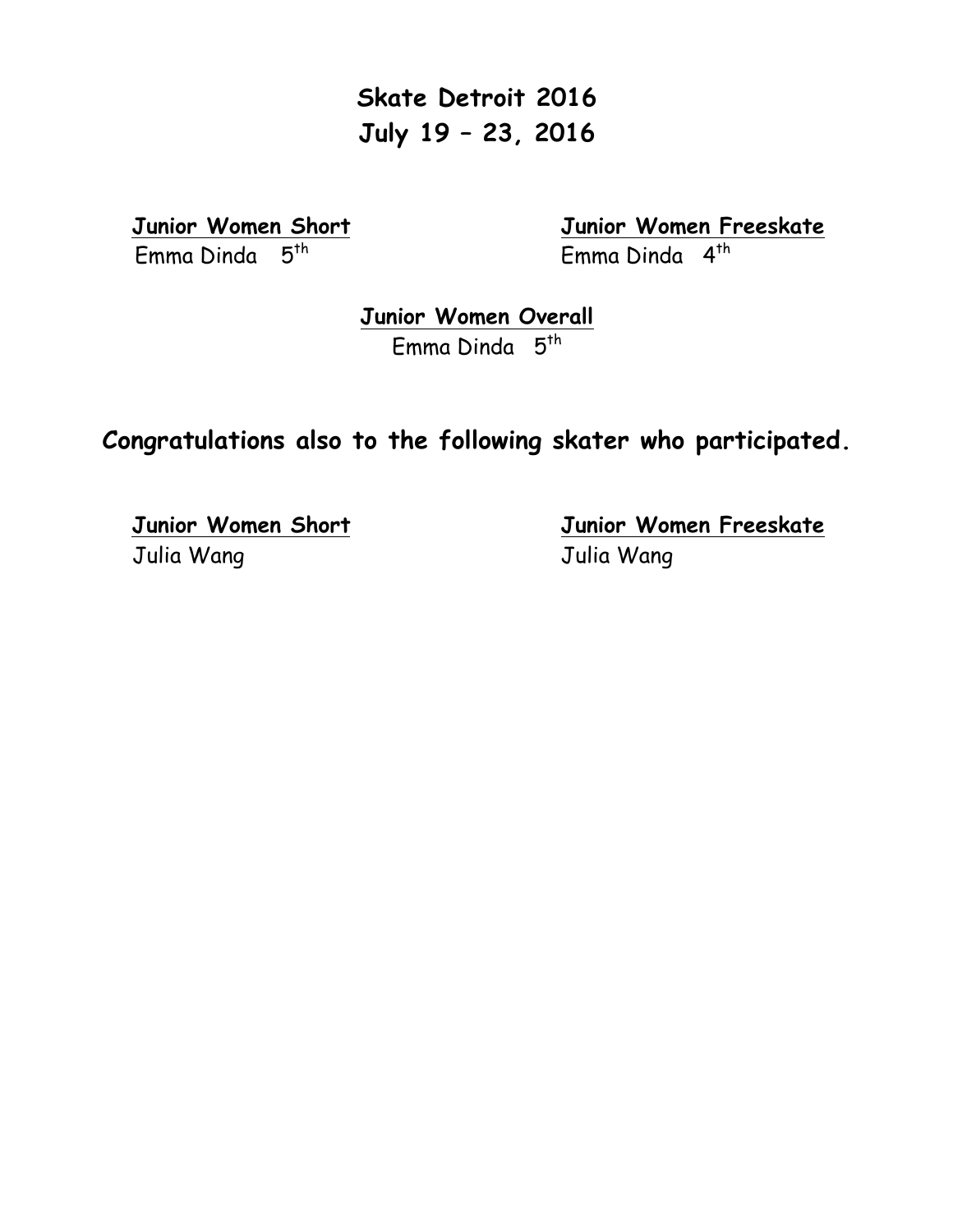**Lake Placid Ice Dance International Lake Placid, New York July 27 – 30 2016**

## **Congratulations to the following skaters who participated.**

**Junior Short Dance** Kaitlyn Chubb / Alex Gunther

**Junior Free Dance** Kaitlyn Chubb / Alex Gunther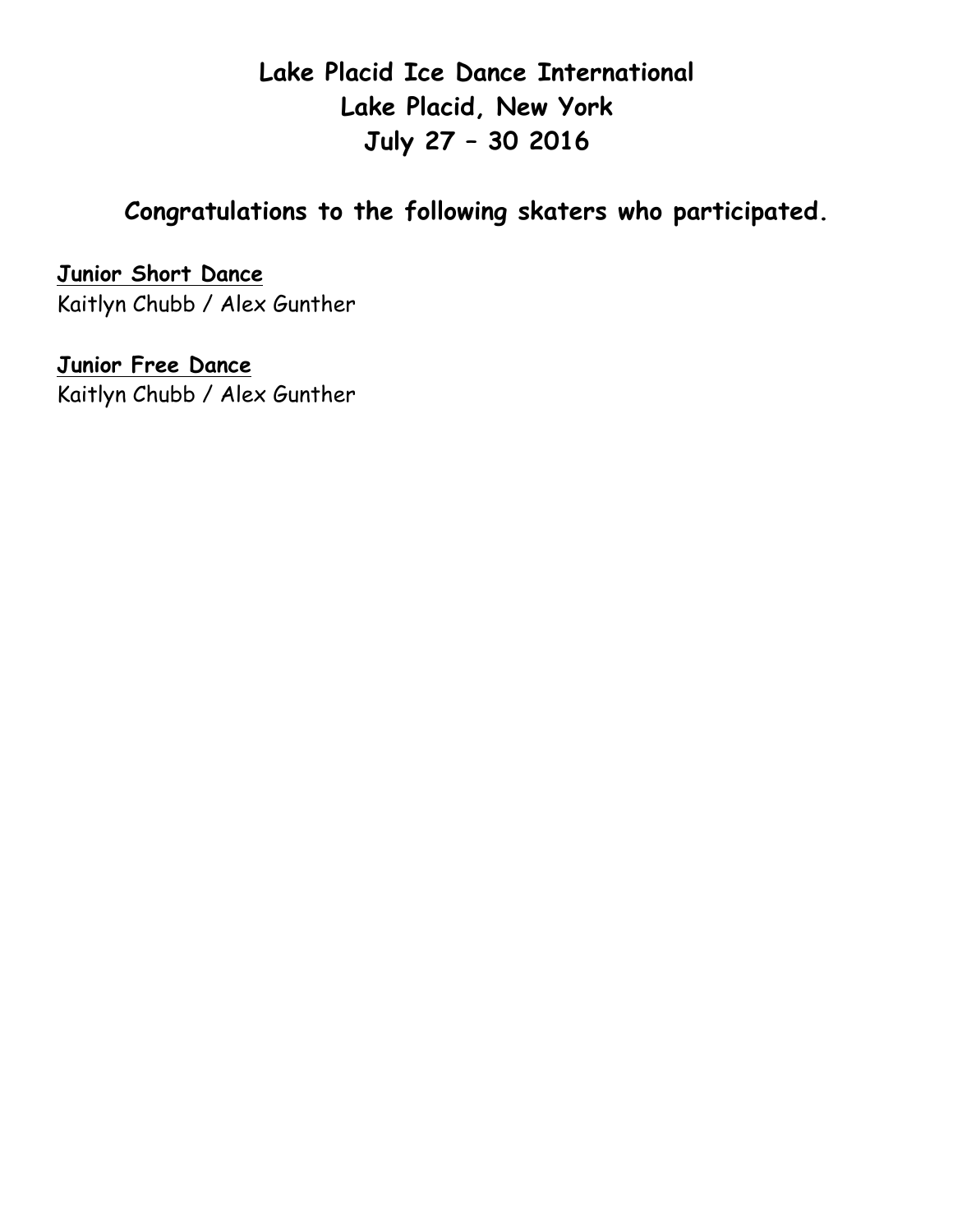| VIIUWA, VIIIUI IV<br>July 28-31, 2016     |                                            |  |  |
|-------------------------------------------|--------------------------------------------|--|--|
| Pre-Juvenile Women U11 Free Skate         | Pre-Juvenile Men U13 Free Skate            |  |  |
| $5^{th}$<br>Julia Guatto Flight 2         | 1 <sup>st</sup><br><b>Christian Nainer</b> |  |  |
| Juvenile STAR 6-7 Solo Dance              |                                            |  |  |
| Ivey Caldwell 1st                         |                                            |  |  |
| <b>Pre-Novice Women Short</b>             | Pre-Novice Women Free Skate                |  |  |
| 3 <sup>rd</sup><br>Jaime Gabbard Flight 5 | 1 <sup>st</sup><br>Jaime Gabbard Flight 6  |  |  |
| Novice Women Free Skate                   |                                            |  |  |
| $5^{th}$<br>Chloe Choinard Flight 1       |                                            |  |  |

**Minto Summer Skate**

**Ottawa, Ontario**

#### **Congratulations also to the following skaters who participated.**

**STAR 1 STAR 2 STAR 3** Nicole Silkova Madeline Atkinson Ivey Caldwell Ella Jensen Sophie Leining

Cayden Dawson Alice Buzynska Olivia Cestra

**STAR 4 Boys STAR 4 U10 Women STAR 4 U13 Women**

Claire Ierullo Abigail Jackson

Brooke Leining Caroline Huang Natalie Waszak Sydney Ross

**STAR 5 U13 Women Pre-Juvenile Women U11 Free Skate** 

**Juvenile Women U12 Free Skate Juvenile Women U14 FreeSkate**  Victoria Toscano Sophie Caceres Vasquez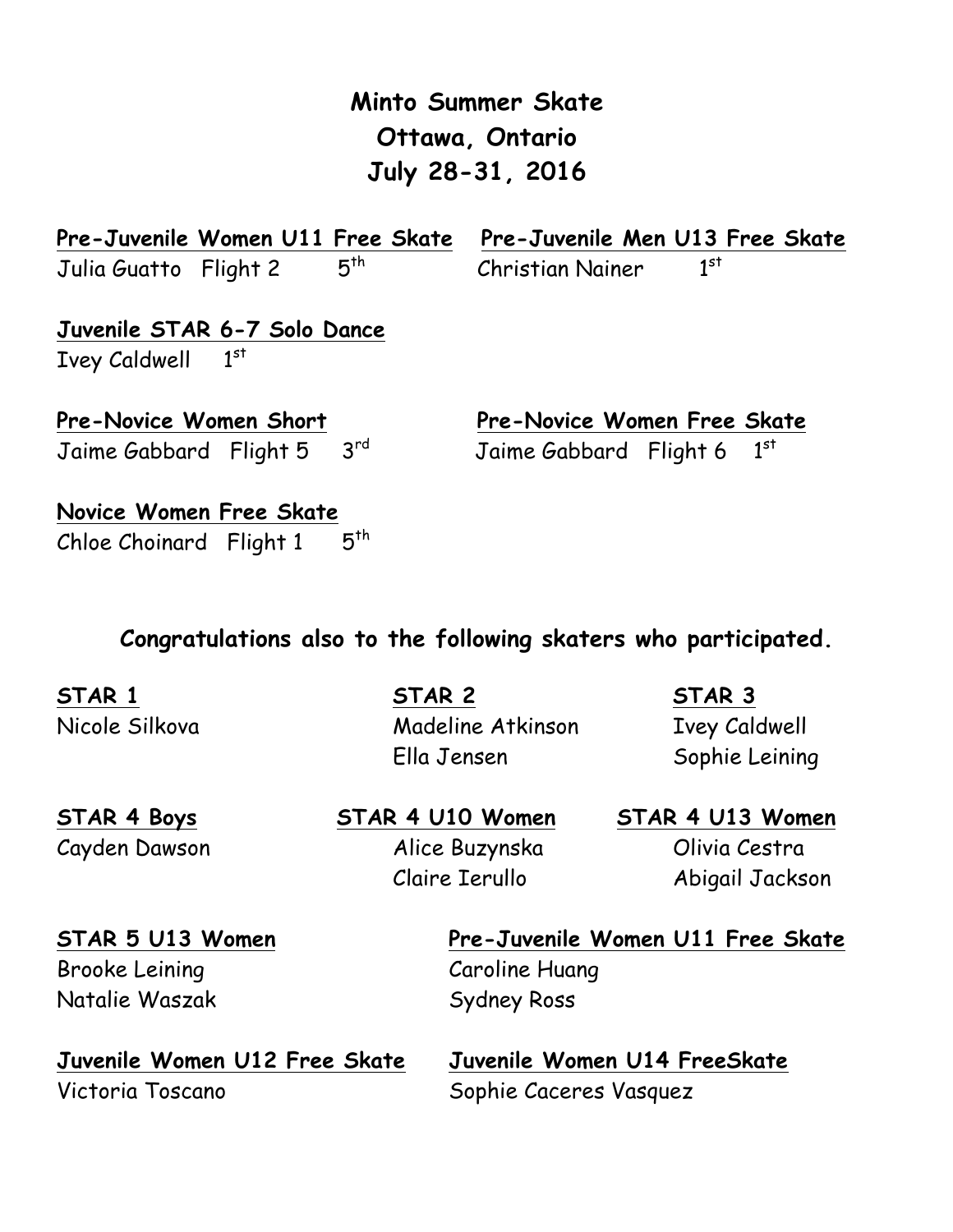Shannon Bowman Jesse Dalby Jesse Dalby Kristina Guatto **Kristina Guatto** Tayler Mackey Tayler Mackey Victoria Toscano Victoria Toscano Yasemin Zeki Yasemin Zeki

Céline Dubroy-McArdle Phoenix Miller-Bush Phoenix Miller-Bush Mina Mircetic

**Junior Dance Short Dance Junior Dance Free Dance** Kaitlyn Chubb / Alex Gunther Kaitlyn Chubb / Alex Gunther

Madison Shaw Madison Shaw

### **Pre-Novice Women Short Pre-Novice Women Free Skate**

# **Novice Women Short Novice Women Free Skate** Chloe Choinard Céline Dubroy-McArdle

**Junior Women Short Junior Women Free Skate**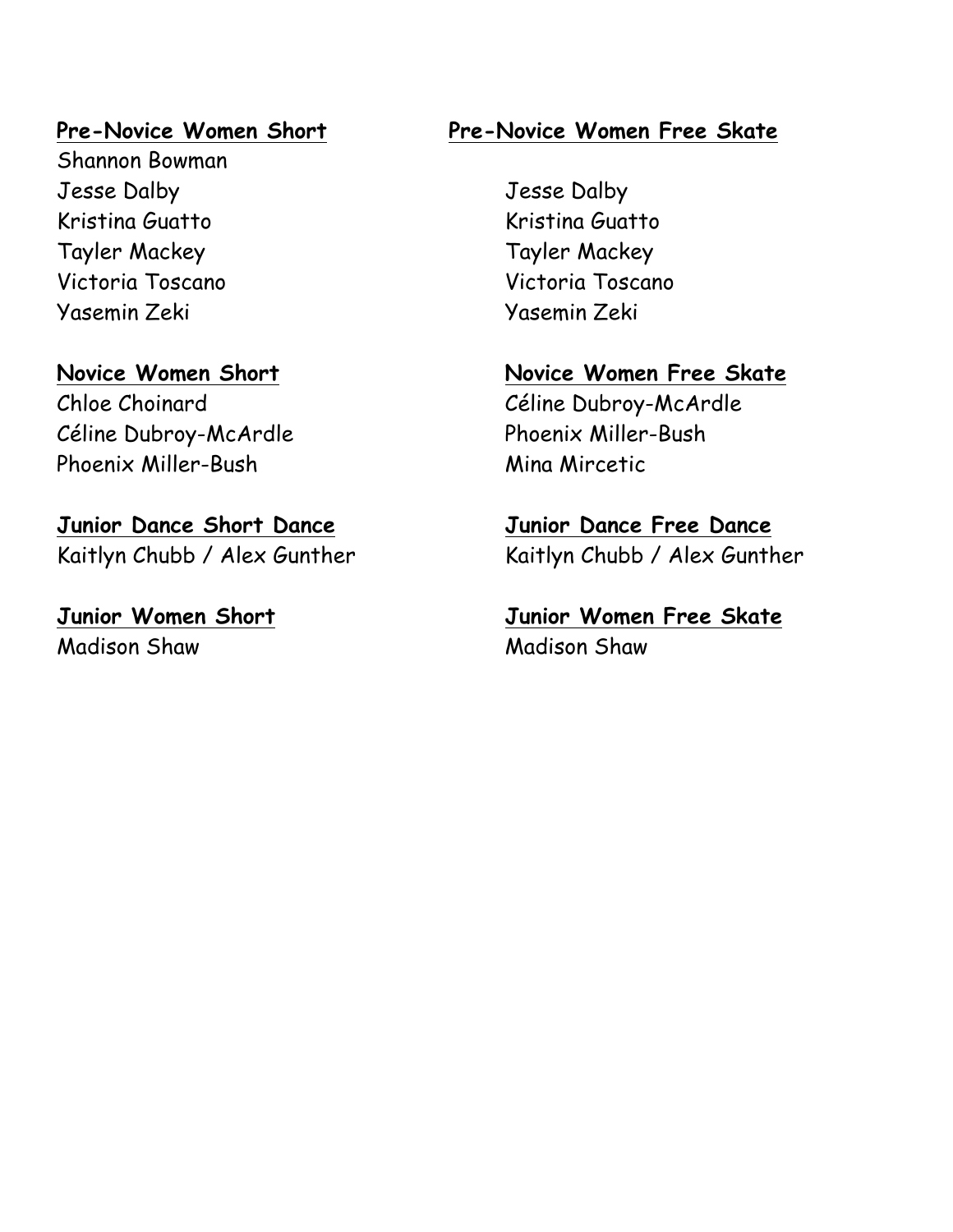### **Championnats québécois d'été 2016 Pierrefonds, Québec 4 au 7 août 2016**

# **Congratulations to the following skater who participated.**

**Junior Dames Court Junior Dames Libre** Emma Dinda Emma Dinda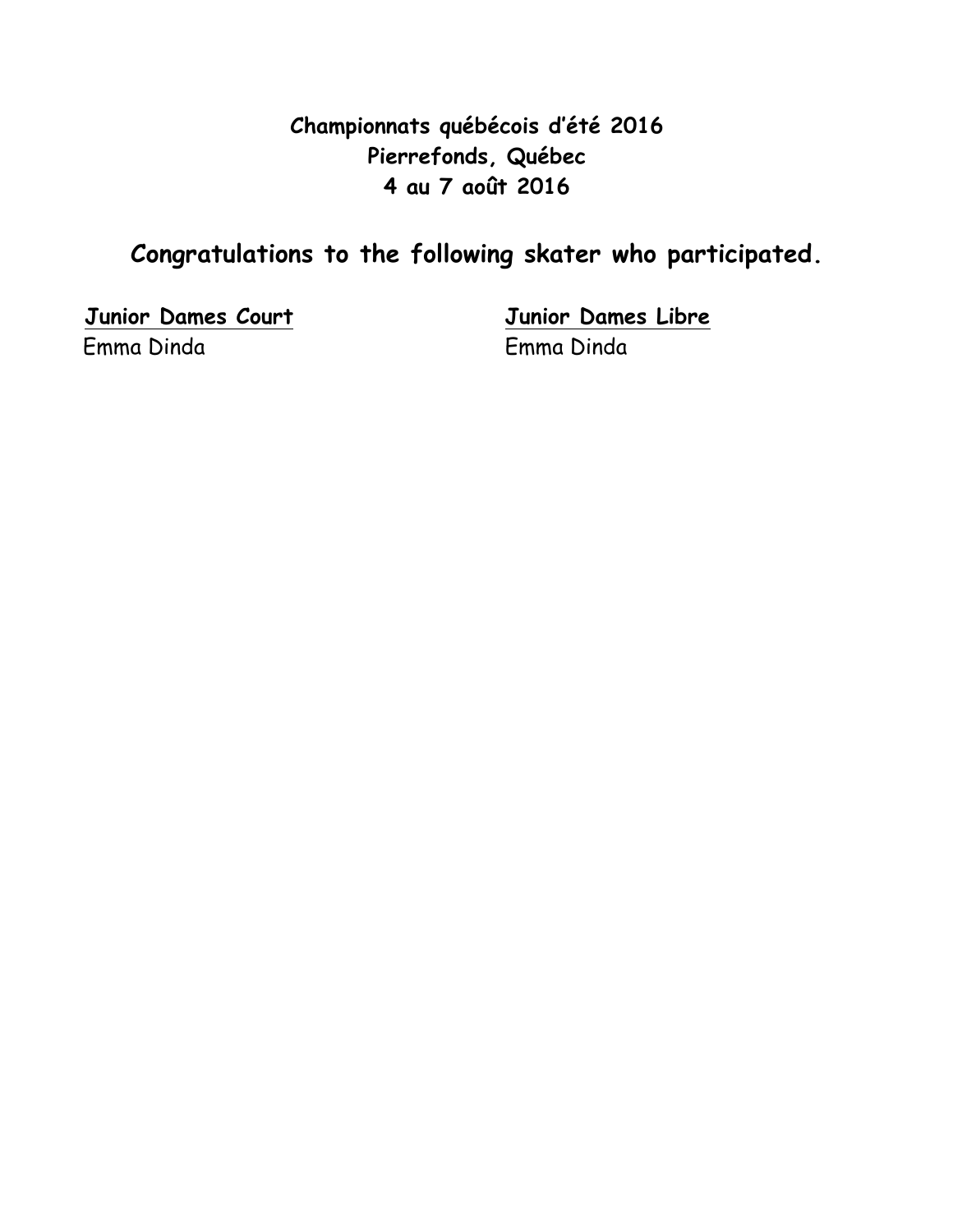**Summer Sizzle Invitational Skating Competition Waterloo, Ontario August 5 – 7, 2016**

**STAR 10 Women Gold Women** 

**Pre-Juvenile Men U11 Juvenile Men U14** Grayson Long 2<sup>nd</sup>

Michelle Laplante 3rd Natasha Beaudoin 3rd

Joseph Perrier 1st

**Juvenile Women U12** Shannon Bowman 1st

Sarah Eun 5<sup>th</sup> Kaia Fogh 4<sup>th</sup>

**Pre-Novice Women Short Pre-Novice Women Freeskate**

**Pre-Novice Women Overall** Sarah Eun 5<sup>th</sup>

### **Congratulations also to the following skaters who participated.**

Ava Schriver Sophie Wagner

**STAR 5 Girls U13 Pre-Juvenile Women U11** 

**Juvenile Women U14** Sophie Caceres Vasquez

Charlotte Bedford Charlotte Bedford Kaia Fogh Sarah Eun Yasemin Zeki Yasemin Zeki

Mina Mircetic Mina Mircetic

#### **Pre-Novice Women Short Pre-Novice Women Freeskate**

**Novice Women Short Novice Women Freeskate**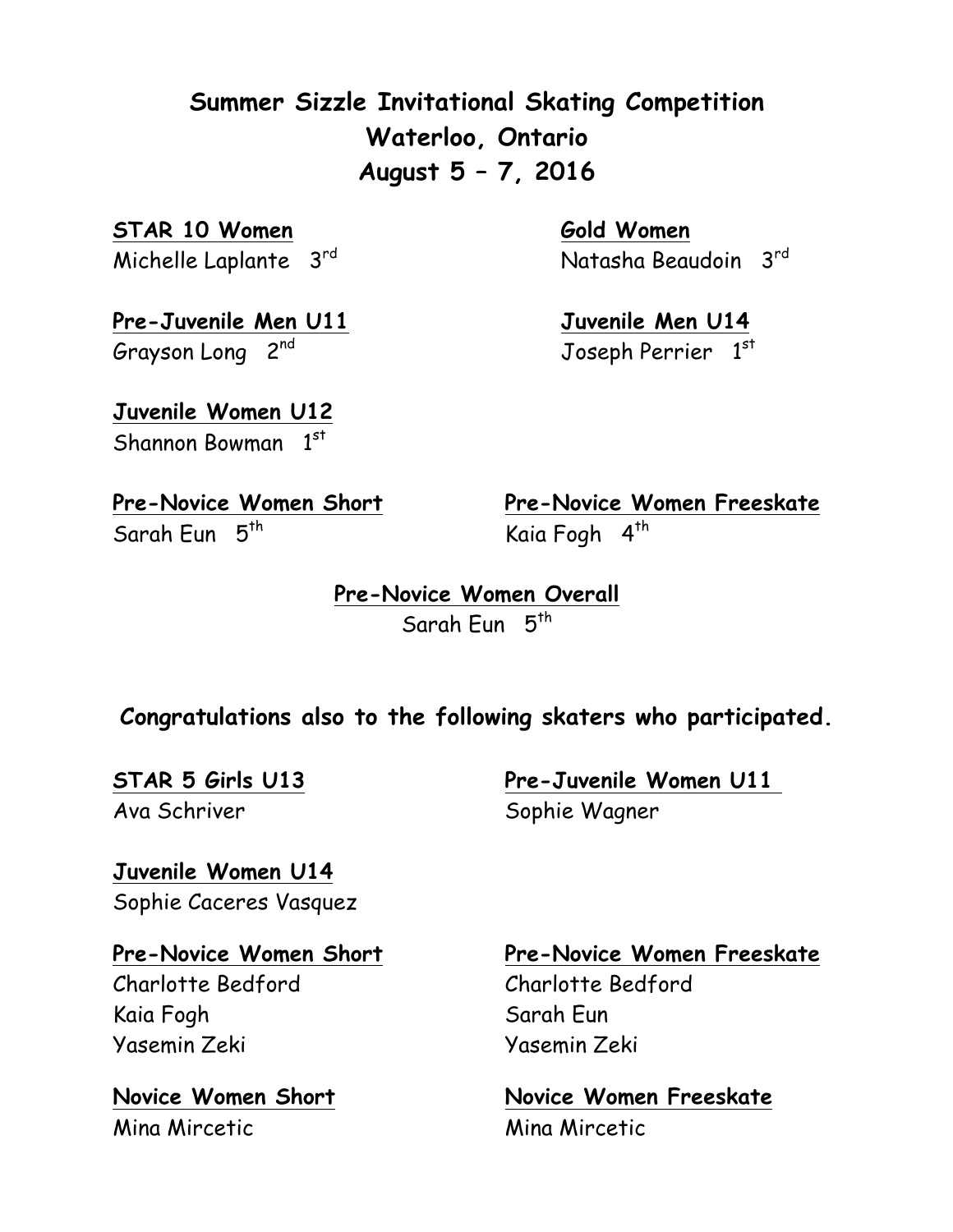**Summer Skate Thornhill, Ontario August 11-14, 2016**

**Pre-Juvenile Men – U13 Juvenile Women – U12**

Christian Nainer 1st Shannon Bowman Flight 3 3rd

**Juvenile Men – U14 Juvenile Pattern Dance**

Joseph Perrier 1st Emma Goodstadt / Joseph Perrier 3rd Nicole Bolender / Christian Nainer 4<sup>th</sup>

**Juvenile Free Dance Juvenile Dance - Overall**

Emma Goodstadt / Joseph Perrier 3rd Emma Goodstadt / Joseph Perrier 3rd

**Pre-Novice Women Short Pre-Novice Women Free Skate** Kaia Fogh Flight 6  $3^{rd}$  Kaia Fogh Flight 6  $2^{nd}$ 

**Pre-Novice Women Overall** Kaia Fogh Flight 6 2nd

**Novice Women Short Novice Women Free Skate** 

Chloe Choinard Flight 1  $1^{st}$  Chloe Choinard Flight 1  $2^{nd}$ Céline Dubroy-McArdle Flight 4 5<sup>th</sup> Céline Dubroy-McArdle Flight 4 4<sup>th</sup>

**Novice Women Overall**

Chloe Choinard Flight 1 2<sup>nd</sup> Céline Dubroy-McArdle Flight 4 4<sup>th</sup>

**Junior Women Short**

Julia Wang Flight 2 5<sup>th</sup>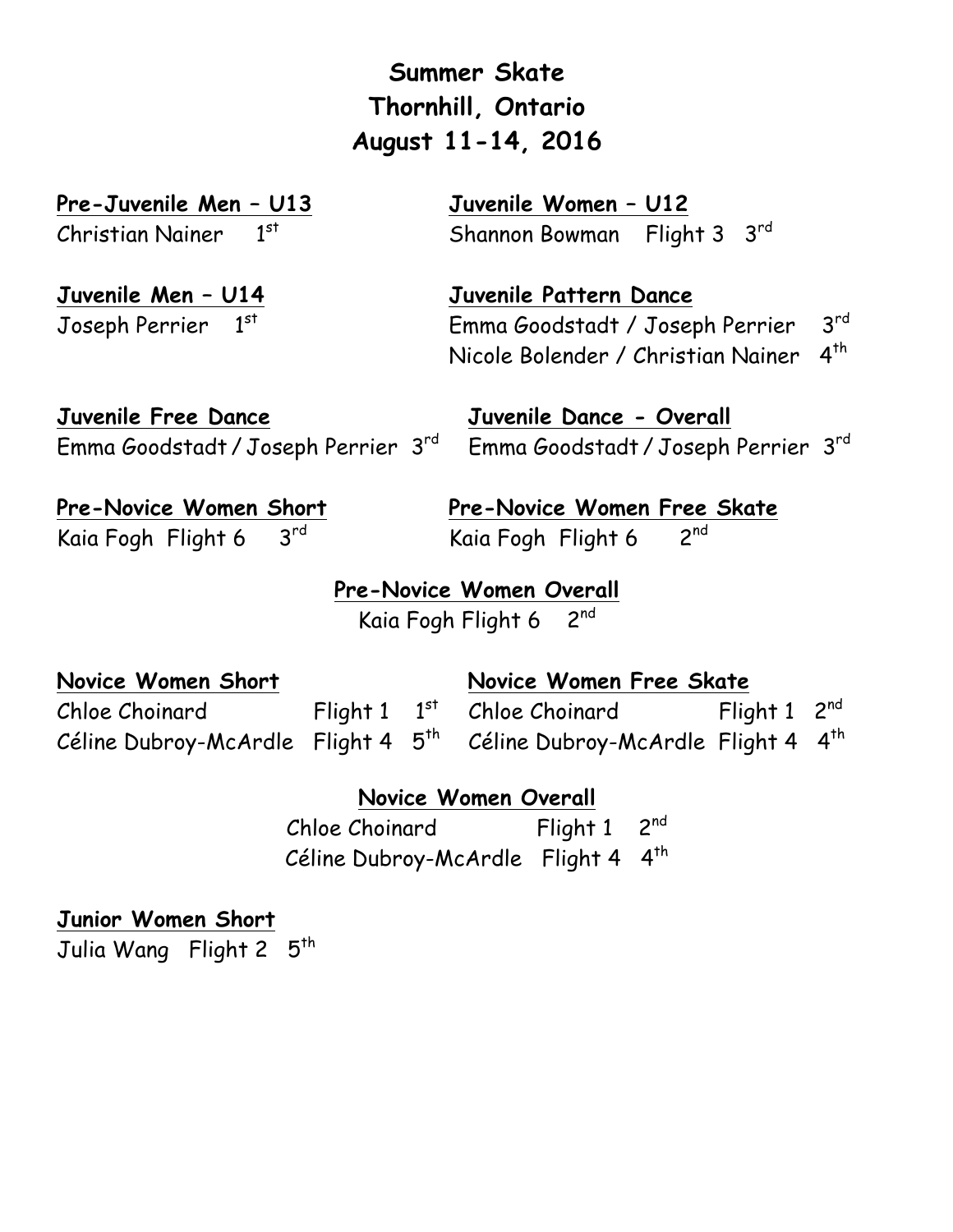**Congratulations also to the following skaters who participated.**

Grayson Long Grayson Long

**Pre-Juvenile Women – U13 Juvenile Free Dance**

Keith Dinda Keith Dinda Eugene Zhang Eugene Zhang

Charlotte Bedford Charlotte Bedford Sarah Eun Sarah Eun Kristina Guatto Kristina Guatto Tayler Mackey Tayler Mackey Sarah Shelley Sarah Shelley Yasemin Zeki Yasemin Zeki

Mina Mircetic Mina Mircetic

Emma Dinda Emma Dinda Madison Shaw Madison Shaw

**Junior Short Dance Junior Free Dance**

**Pre-Juvenile Men – U11 Pre-Juvenile Women – U11**

Nicole Bolender Nicole Bolender / Christian Nainer

**Pre-Novice Men Short Pre-Novice Men Free Skate**

**Pre-Novice Women Short Pre-Novice Women Free Skate**

**Novice Women Short Novice Women Free Skate**

**Junior Women Short Junior Women Free Skate** Julia Wang

Kaitlyn Chubb / Alex Gunther Kaitlyn Chubb / Alex Gunther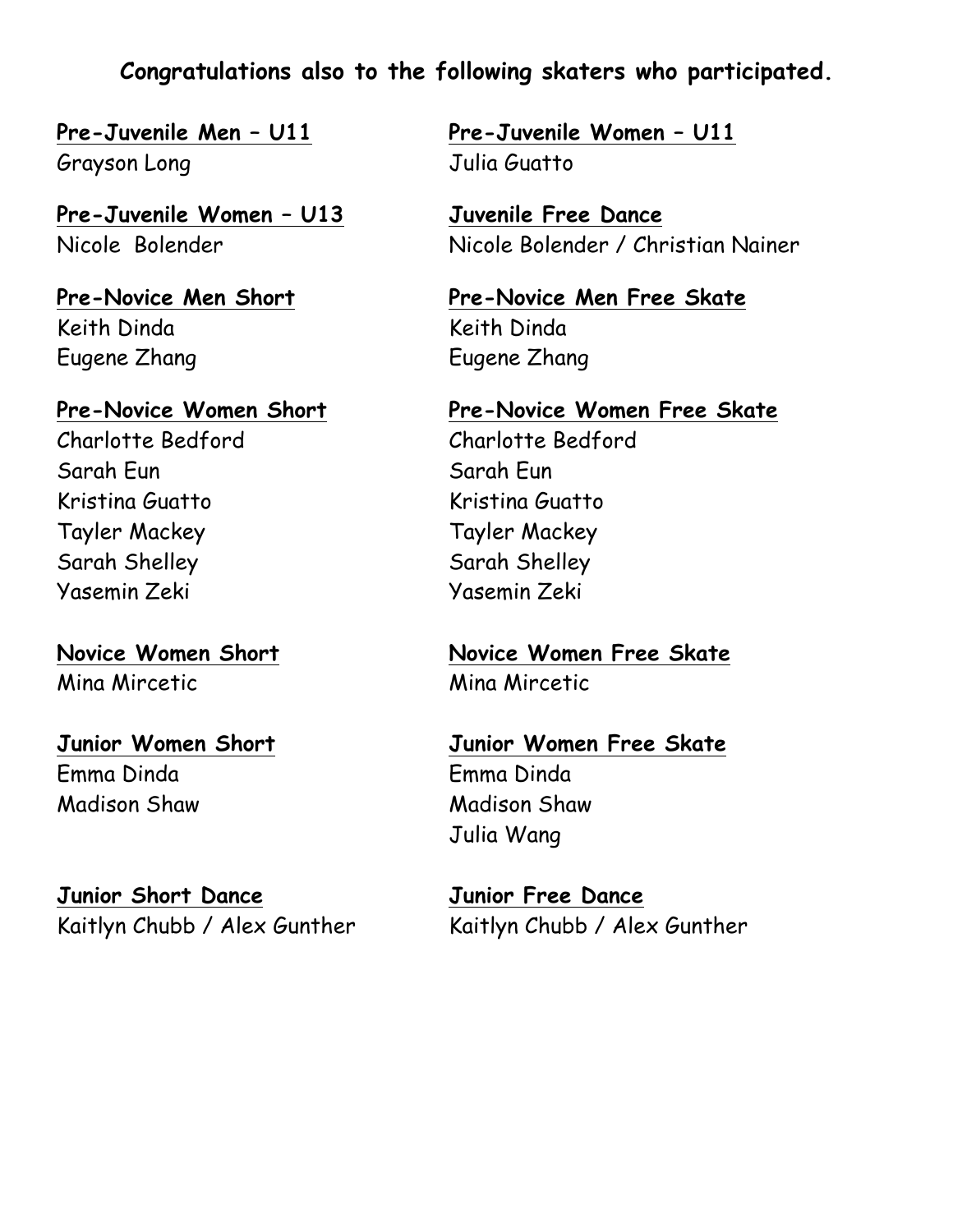### **2016 INTERNATIONAL ADULT FIGURE SKATING COMPETITION**

**Vancouver Britsh Columbia**

**August 28 - September 3, 2016**

Michelle Swan  $3<sup>rd</sup>$ 

**Gold Artistic Class II Silver Freeskate Class II**

**Silver Freeskate Class III**

Carol Snow 1st

**Synchronized Skating – Team Force**

Sandra Blitz, Carol Snow, Michelle Swan 1st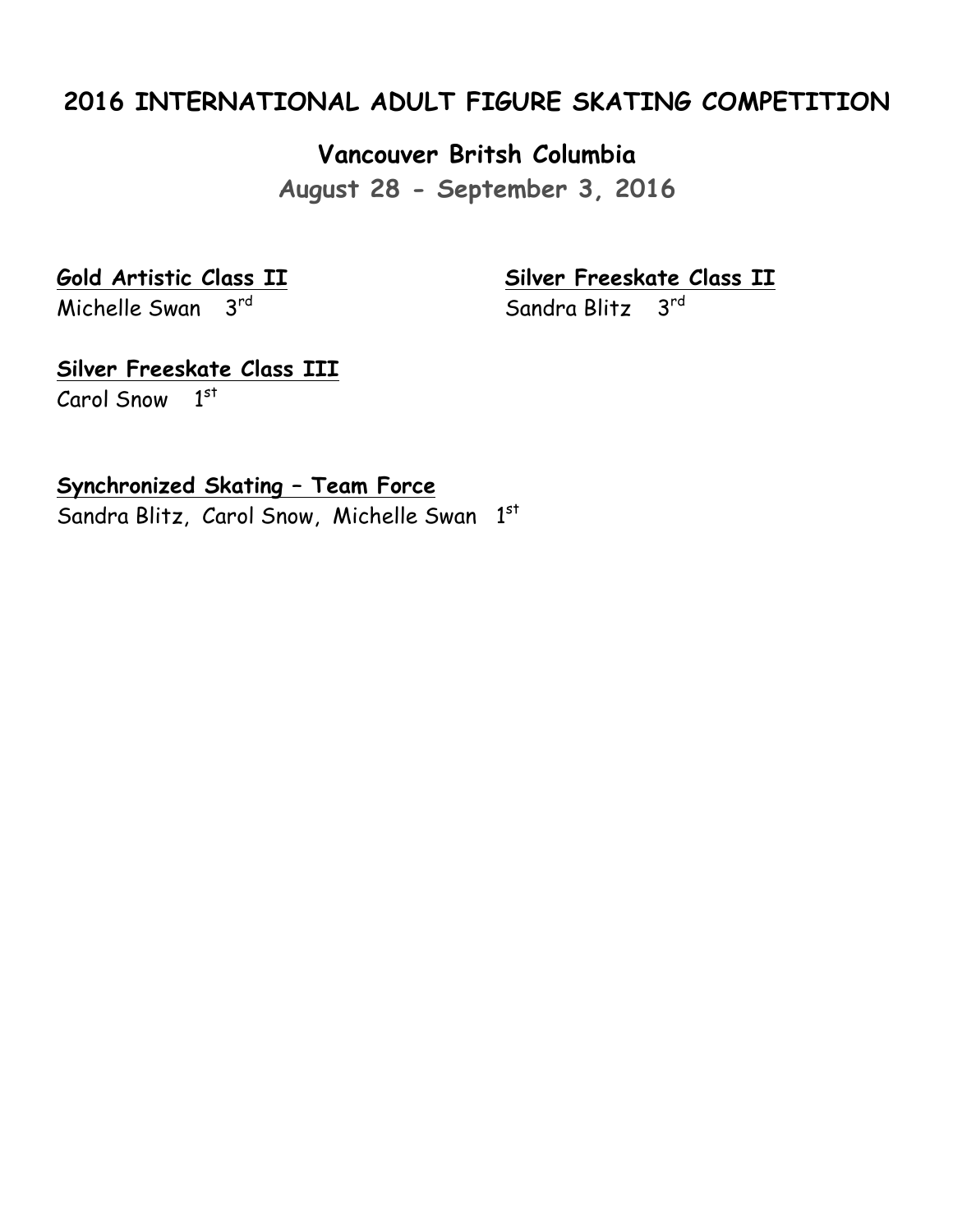# **Isabelle Henderson Memorial Invitational Paris, Ontario September 16-18, 2016**

**STAR 10 Women** Gold Women

Pre-Juvenile Men U11 Pre-Juvenile Men U13 Grayson Long  $1^{st}$  Christian Nainer  $1^{st}$ 

Michelle Laplante 2<sup>nd</sup> Natasha Beaudoin 3<sup>rd</sup>

**Juvenile Men U14 Juvenile Women U12** Joseph Perrier 1st Victoria Toscano Group 1 4<sup>th</sup> Shannon Bowman Group 2 2nd

Pre-Novice Women Short **Pre-Novice Women Freeskate** Sarah Eun Group 6  $5<sup>th</sup>$  Kaia Fogh Group 2  $4<sup>th</sup>$ Sarah Eun Group 6 5<sup>th</sup>

### **Pre-Novice Women Overall**

Kaia Fogh Group 2 5<sup>th</sup> Sarah Eun Group 6 4<sup>th</sup>

**Novice Women Freeskate Junior Women Short** Céline Dubroy-McArdle Group  $3\quad 5^{th}$  Emma Dinda Group 1  $3^{rd}$ 

### **Congratulations also to the following skaters who participated.**

#### **STAR 5 Girls U13 STAR 10 Women**

Lauren Best Lauren Birchenough Ava Schriver Natalie Waszak

#### Pre-Juvenile Women U11 Pre-Juvenile Women U13

Sydney Ross Caroline Huang Sophie Wagner

Julia Guatto Emma Goodstadt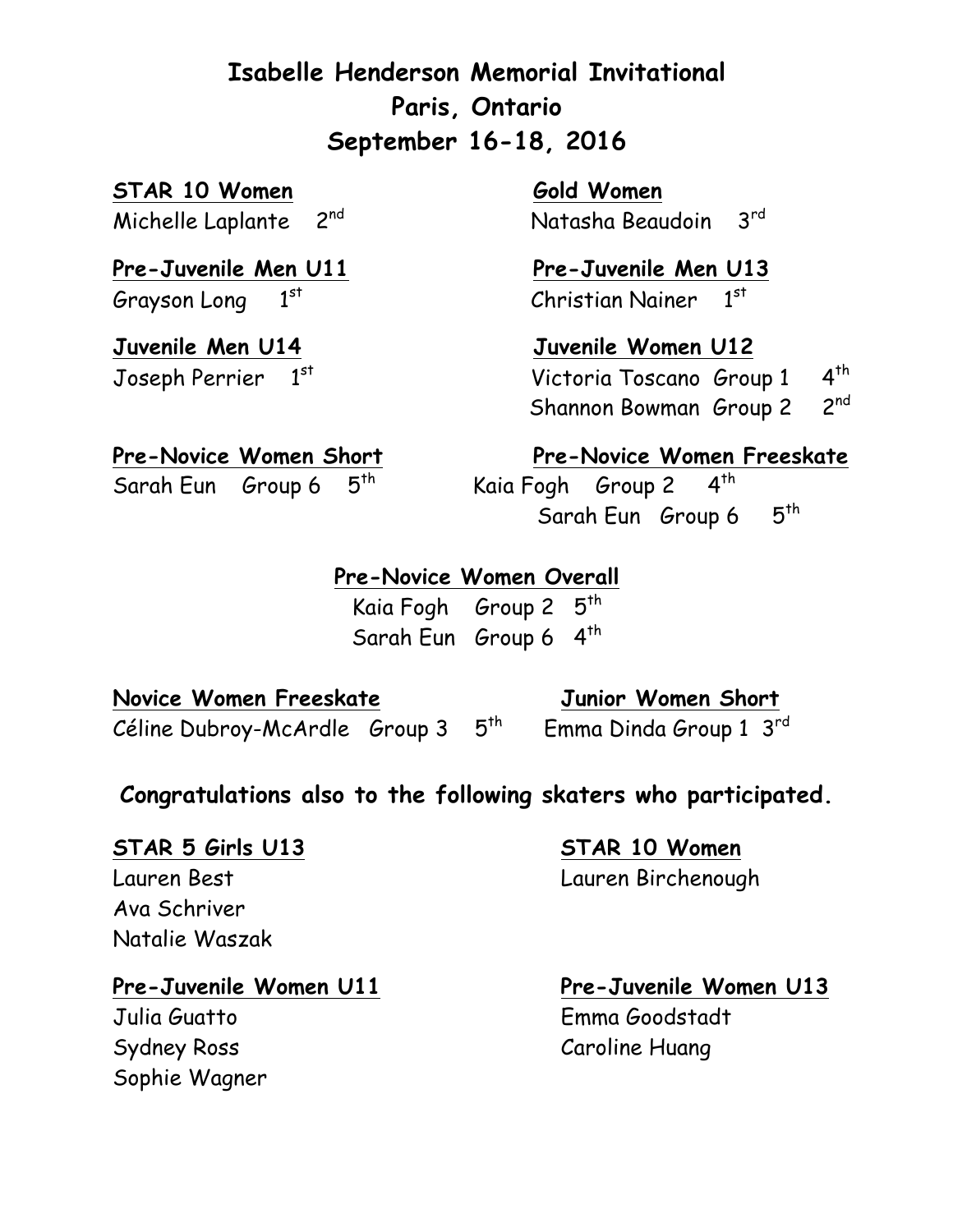#### **Juvenile Women U14**

Sophie Caceres Vasquez

 Jesse Dalby Sarah Shelley Jesse Dalby Sarah Shelley Kaia Fogh Yasemin Zeki Kristina Guatto Yasemin Zeki Kristina Guatto

Céline Dubroy-McArdle Mina Mircetic Mina Mircetic

Madison Shaw Madison Shaw Julia Wang

### **Pre-Novice Men Short Pre-Novice Men Freeskate**

Keith Dinda Keith Dinda

### Pre-Novice Women Short **Pre-Novice Women Freeskate**

Charlotte Bedford Tayler Mackey Charlotte Bedford Tayler Mackey

# **Novice Women Short Novice Women Freeskate**

# **Junior Women Short Junior Women Freeskate**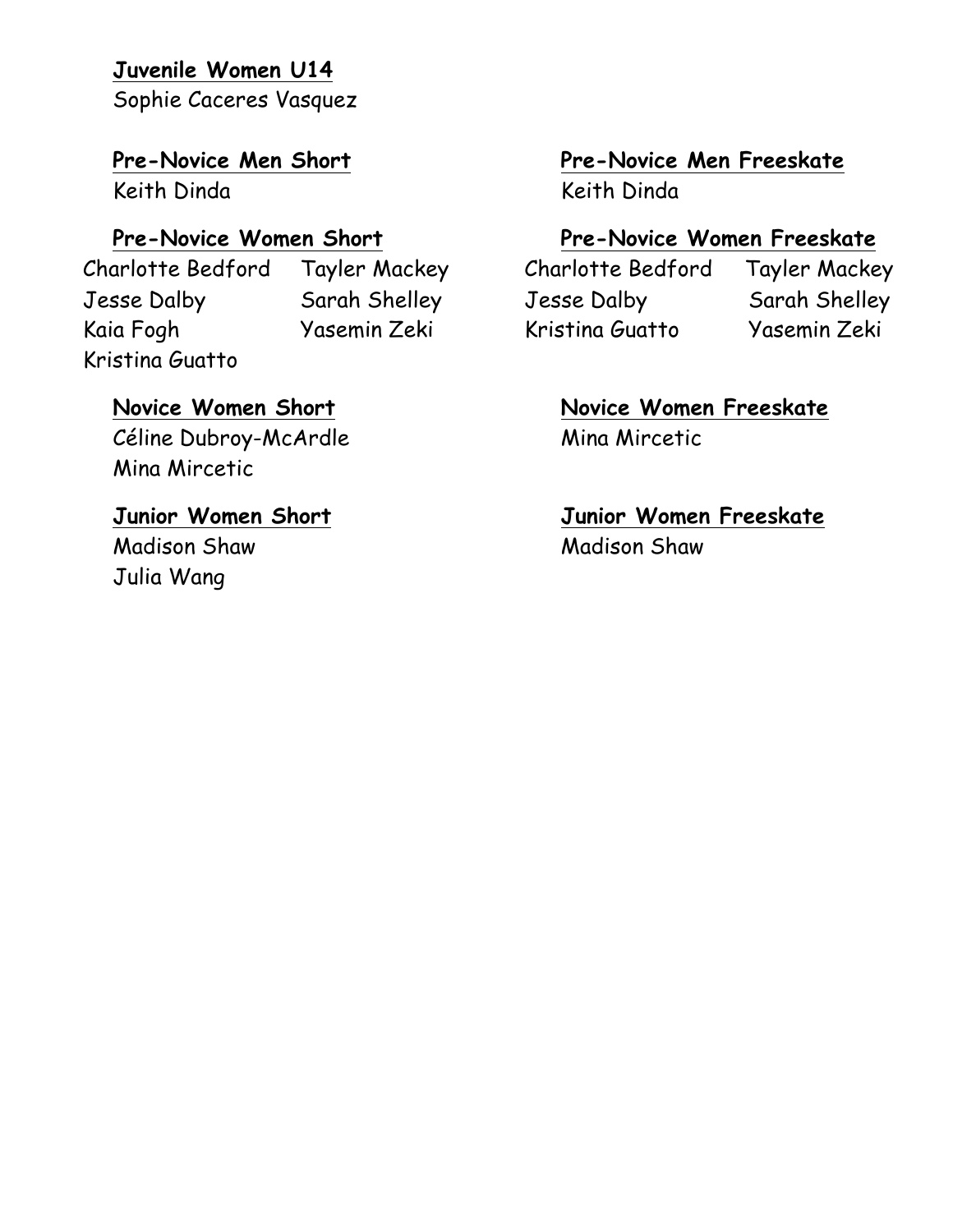# **2016 Autumn Skate Rockland Ontario September 28 – October 2**

**Dance Junior Short Community Contract Dance Junior Free** 

Kaitlyn Chubb / Alex Gunther 2<sup>nd</sup> Kaitlyn Chubb / Alex Gunther 1st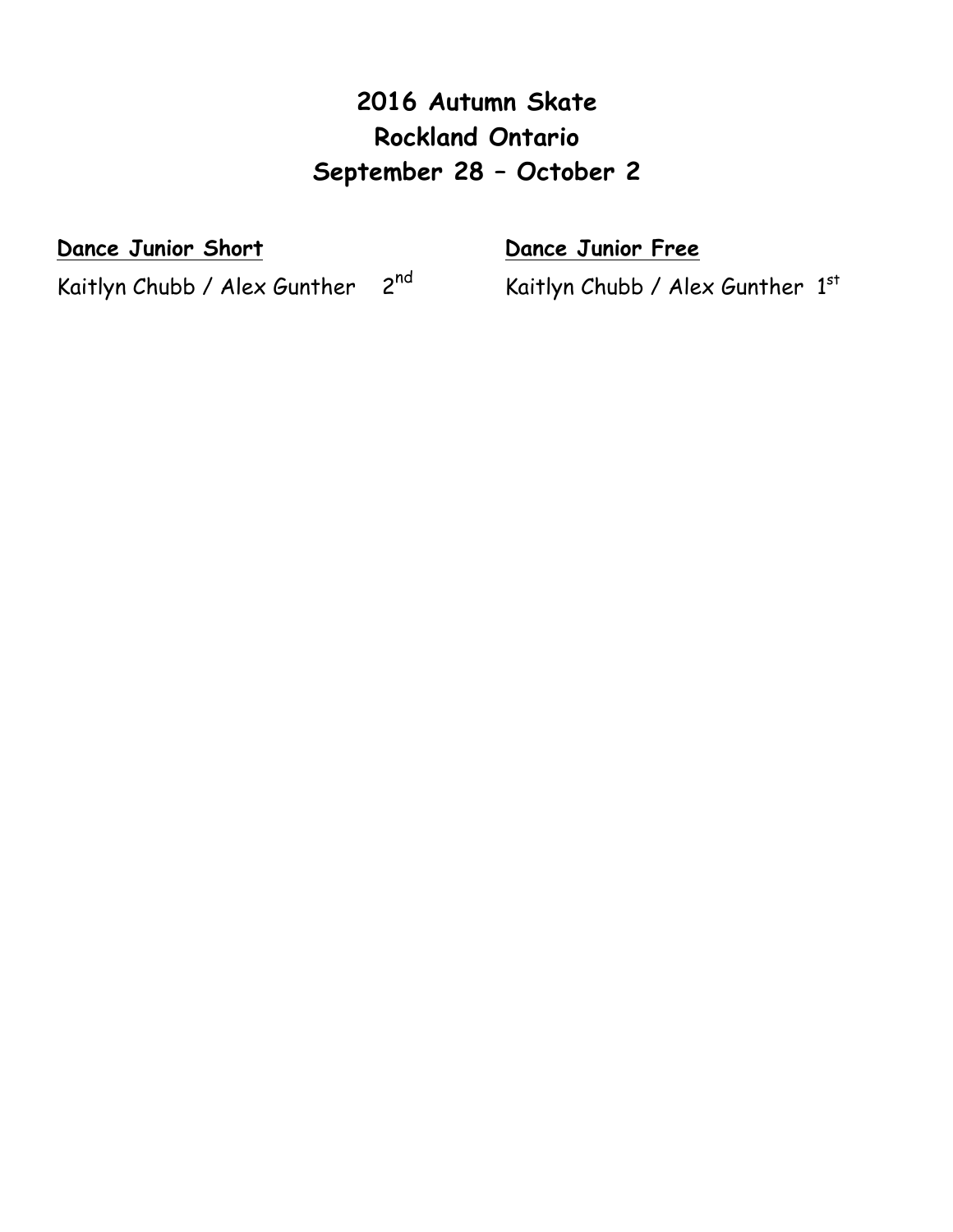### **AUTUMN CLASSIC INTERNATIONAL Pierrefonds, Québec September 29 – October 1**

Alaine Chartrand  $6<sup>th</sup>$  Alaine Chartrand  $1<sup>st</sup>$ 

**Senior Women Short Senior Women Freeskate**

### **Senior Women Overall**

Alaine Chartrand 2<sup>nd</sup>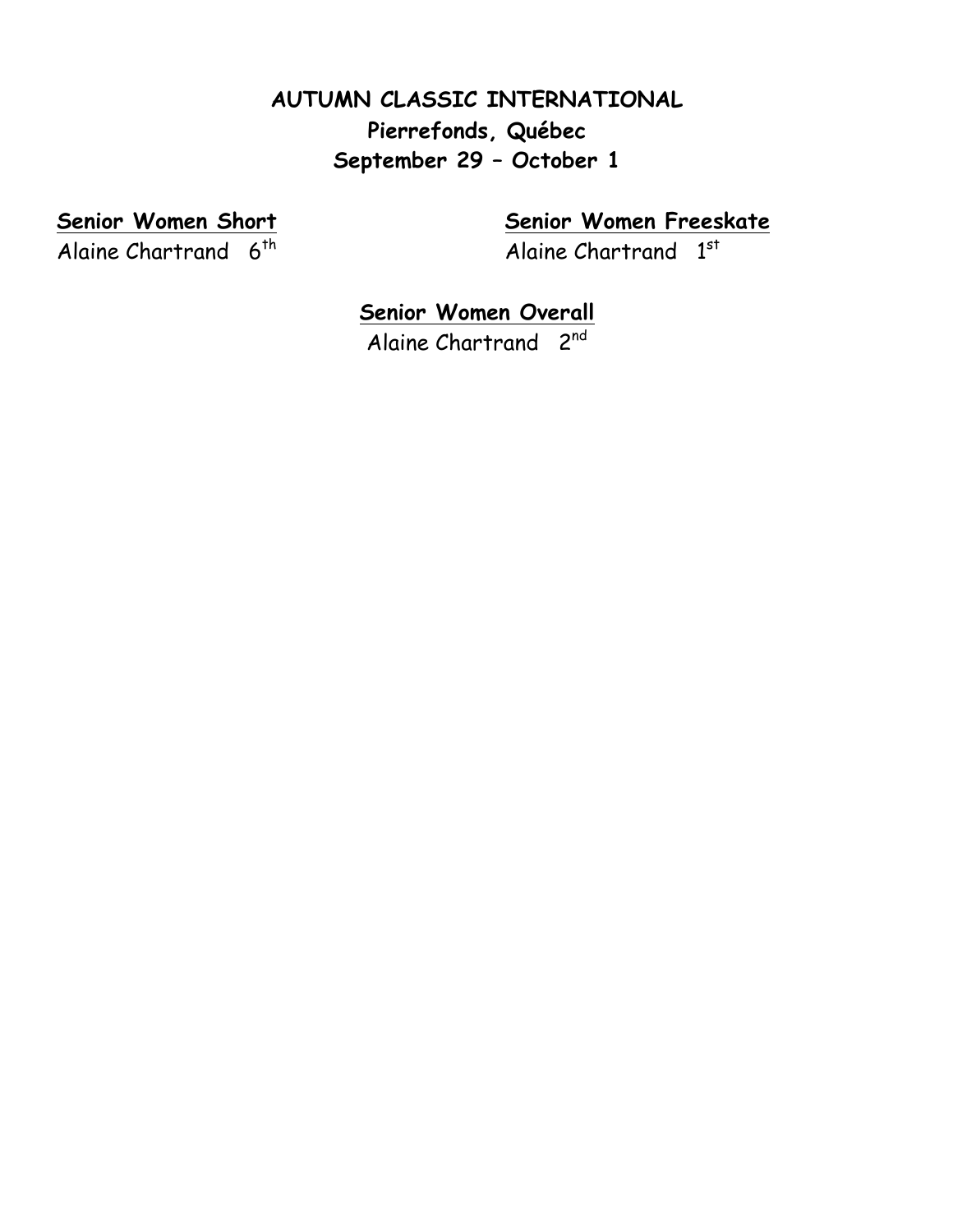#### **OCTOBERFEST October 13 – 16, 2016 Barrie, Ontario**

**Pre-Juvenile Women U11 Pre-Juvenile Men U11**

**Pre-Juvenile Pattern Dance SS Juvenile Women U12** Ivey Caldwell / Eugene Zhang  $4^{th}$  Shannon Bowman  $4^{th}$ 

**SS Juvenile Women U14 SS Juvenile Men U14** Sophie Caceres Vasquez  $4^{th}$  Christian Nainer  $1^{st}$ 

### **SS Juvenile Dance**

Emma Goodstadt / Joseph Perrier 1st Nicole Bolender / Christian Nainer 3rd

### **Pre-Novice Women Freeskate Pre-Novice Women Overall**

Sarah Eun Group 3 4<sup>th</sup> Yasemin Zeki Group 3 4<sup>th</sup> Yasemin Zeki Group 3 5th

Emma Dinda Group 1 4th Emma Dinda Group 1 4th

Julia Guatto Group 2 2<sup>nd</sup> Grayson Long 1<sup>st</sup>

Joseph Perrier 4<sup>th</sup>

**Junior Women Short Junior Women Freeskate**

**Junior Women Overall**

Emma Dinda Group 1 4<sup>th</sup>

**Junior Short Dance Junior Free Dance** Kaitlyn Chubb / Alex Gunther  $2^{nd}$  Kaitlyn Chubb / Alex Gunther  $2^{nd}$ 

**Junior Dance Overall**

Kaitlyn Chubb / Alex Gunther 2<sup>nd</sup>

### **Congratulations also to the following skaters who participated.**

Sydney Ross Nicole Bolender Sophie Wagner Emma Goodstadt

**Pre-Juvenile Women U11 Pre-Juvenile Women U13**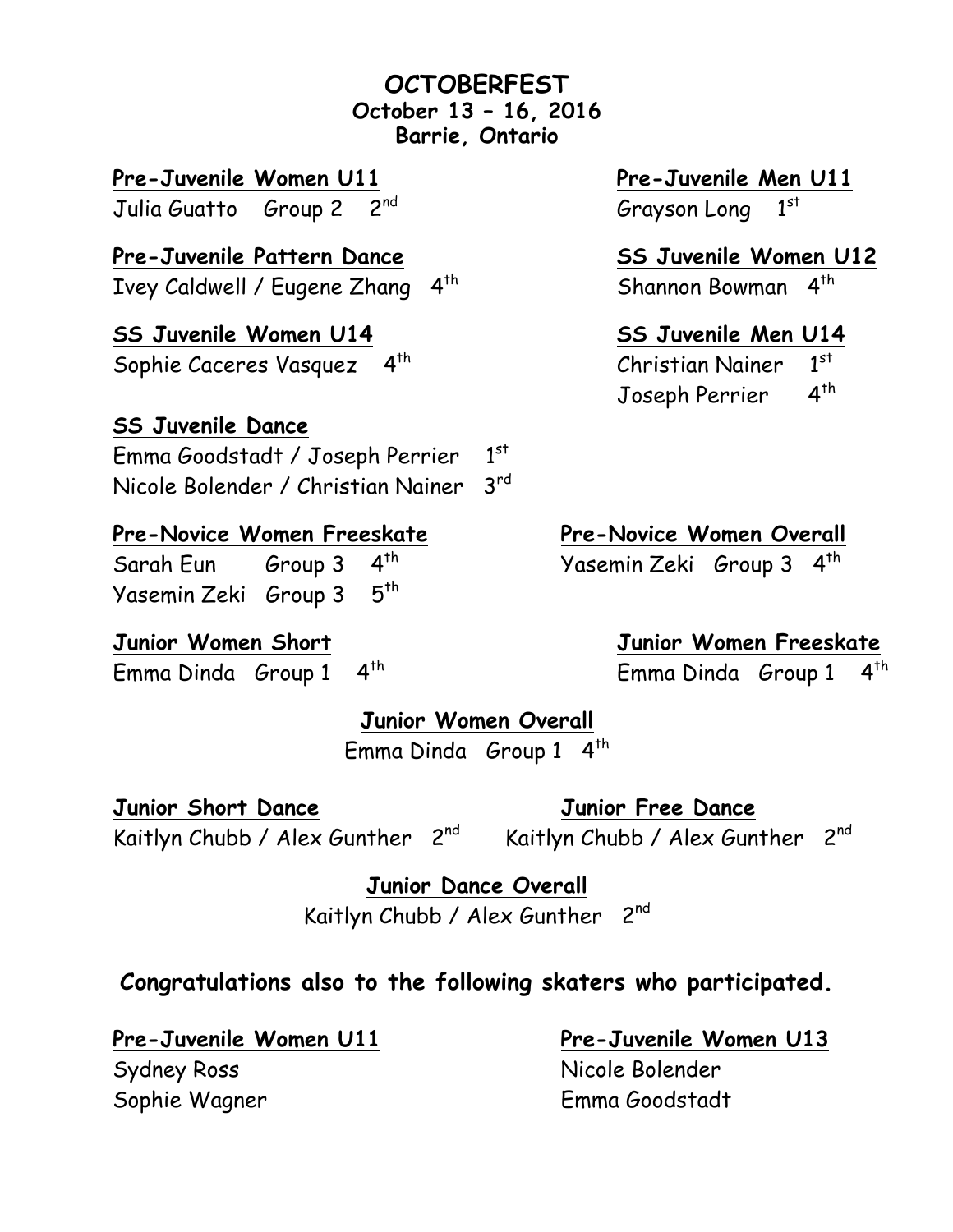Charlotte Bedford Kristina Guatto Charlotte Bedford Kristina Guatto Jesse Dalby Tayler Mackey Jesse Dalby Sarah Shelley Sarah Eun Sarah Shelley Kaia Fogh Kaia Fogh Yasemin Zeki

Keith Dinda Keith Dinda

Céline Dubroy-McArdle Céline Dubroy-McArdle Julianne Li Phoenix Miller Bush Phoenix Miller Bush Mina Mircetic Mina Mircetic

Madison Shaw Madison Shaw Julia Wang Julia Wang

### **Pre-Novice Women Short Pre-Novice Women Freeskate**

# **Pre-Novice Men Short Pre-Novice Men Freeskate**

### **Novice Women Short Novice Women Freeskate**

### **Junior Women Short Junior Women Freeskate**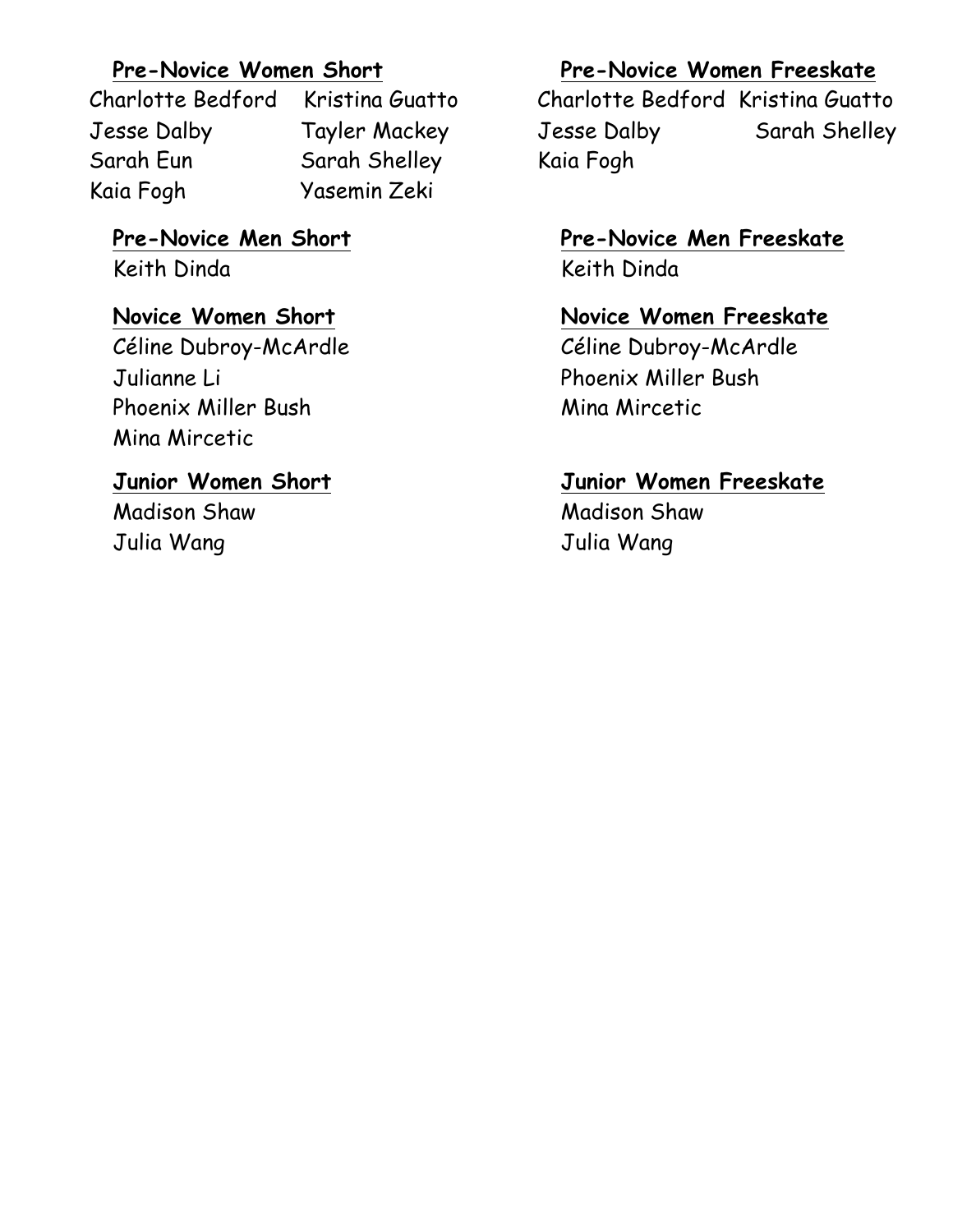### **38 ANNUAL SKOKIE SKATE**

**Huntsville, Ontario October 21 – 23, 2016**

**STAR 4 Girls U10 STAR 4 Girls U13**

Claire Lerullo  $3^{rd}$  Abigail Jackson Group 1  $1^{st}$ Olivia Cestra Group 3 2nd

# **Juvenile Women U12**

Victoria Toscano 5<sup>th</sup>

Yasemin Zeki Group 2 5th

### **Pre-Novice Women Short Pre-Novice Women Freeskate** Jaime Gabbard Group 1 2<sup>nd</sup> Yasemin Zeki Group 1 5<sup>th</sup>

**Novice Women Short** Mina Mircetic 5<sup>th</sup>

### **Congratulations also to the following skaters who participated.**

# Jesse Dalby Jesse Dalby

Claire Duquette Claire Duquette Sarah Shelley Jaime Gabbard

### **Novice Women Freeskate** Mina Mircetic

### **Pre-Novice Women Short Pre-Novice Women Freeskate**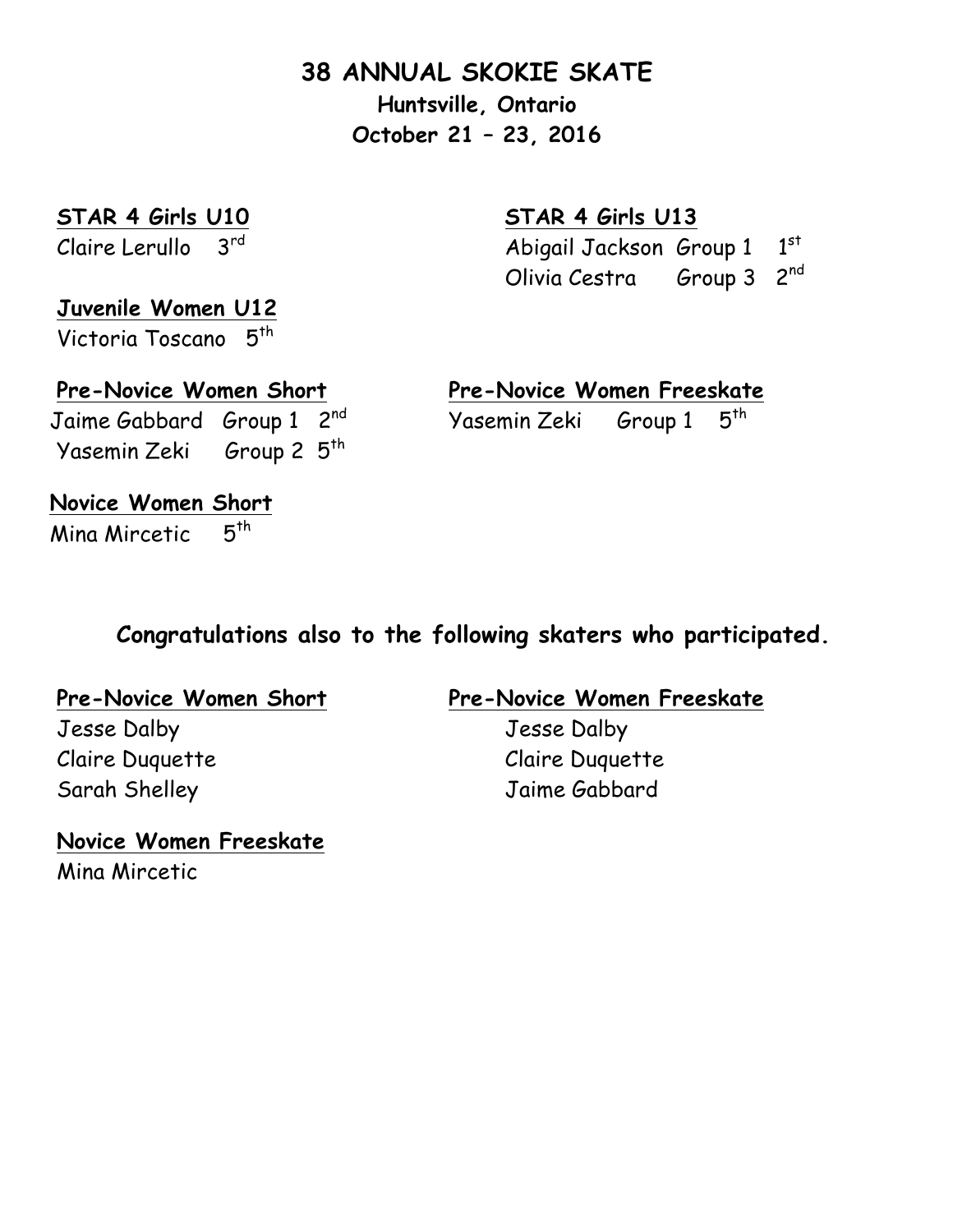# **2016 SKATE CANADA INTERNATIONAL October 27 – 30, 2016 Mississauga Ontario**

Alaine Chartrand 6<sup>th</sup> Alaine Chartrand 4<sup>th</sup>

**Senior Women Short Senior Women Freeskate**

**Senior Women Overall** Alaine Chartrand 5<sup>th</sup>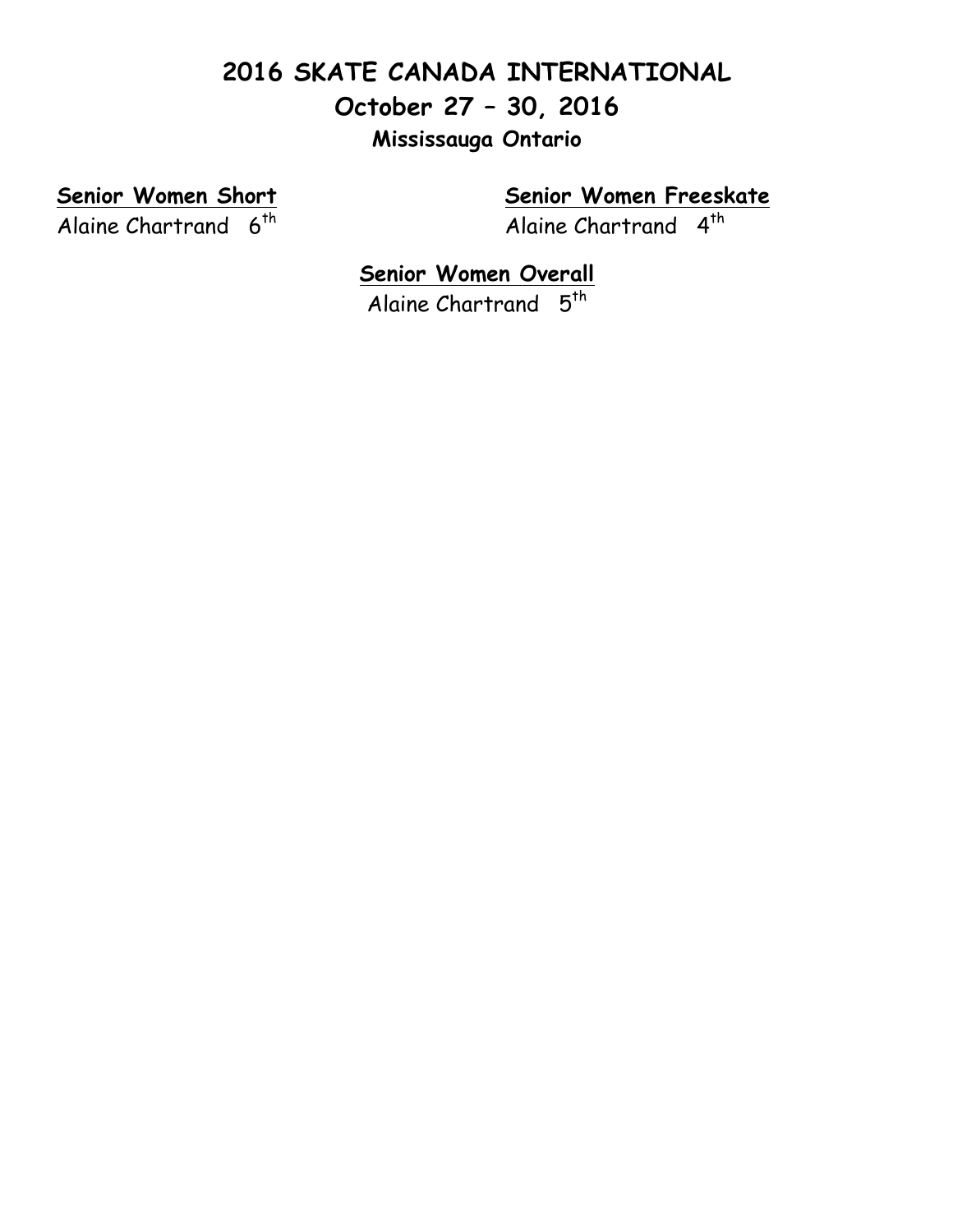# **2017 SECTIONAL CHAMPIONSHIPS Milton, Ontario November 3 – 6, 2016**

**Juvenile Women – U12 Juvenile Men – 14**

Shannon Bowman 1<sup>st</sup> Joseph Perrier 2<sup>nd</sup> Christian Nainer 3rd

## **Juvenile Dance Pattern Dances Juvenile Dance Free Dance**

Nicole Bolender/Christian Nainer 3rd Nicole Bolender/Christian Nainer 3rd

Emma Goodstadt/Joseph Perrier 2<sup>nd</sup> Emma Goodstadt/Joseph Perrier 2<sup>nd</sup>

### **Juvenile Dance Overall**

Emma Goodstadt/Joseph Perrier 2nd Nicole Bolender/Christian Nainer 3rd

#### **Junior Women Short** Julia Wang 3rd

### **Congratulations also to the following skaters who participated.**

Victoria Toscano

# **Keith Dinda** Keith Dinda

 Charlotte Bedford Charlotte Bedford Jesse Dalby Jesse Dalby Sarah Eun Sarah Eun Sarah Eun Kaia Fogh Kaia Fogh Kristina Guatto **Kristina Guatto**  Tayler Mackey Tayler Mackey Sarah Shelley Sarah Shelley Yasemin Zeki Yasemin Zeki

**Juvenile Women – U12 Juvenile Women – U14** Sakura McIntosh Sophie Caceres Vasquez

# **Pre-Novice Men Short Pre-Novice Men Freeskate**

#### **Pre-Novice Women Short Pre-Novice Women Freeskate**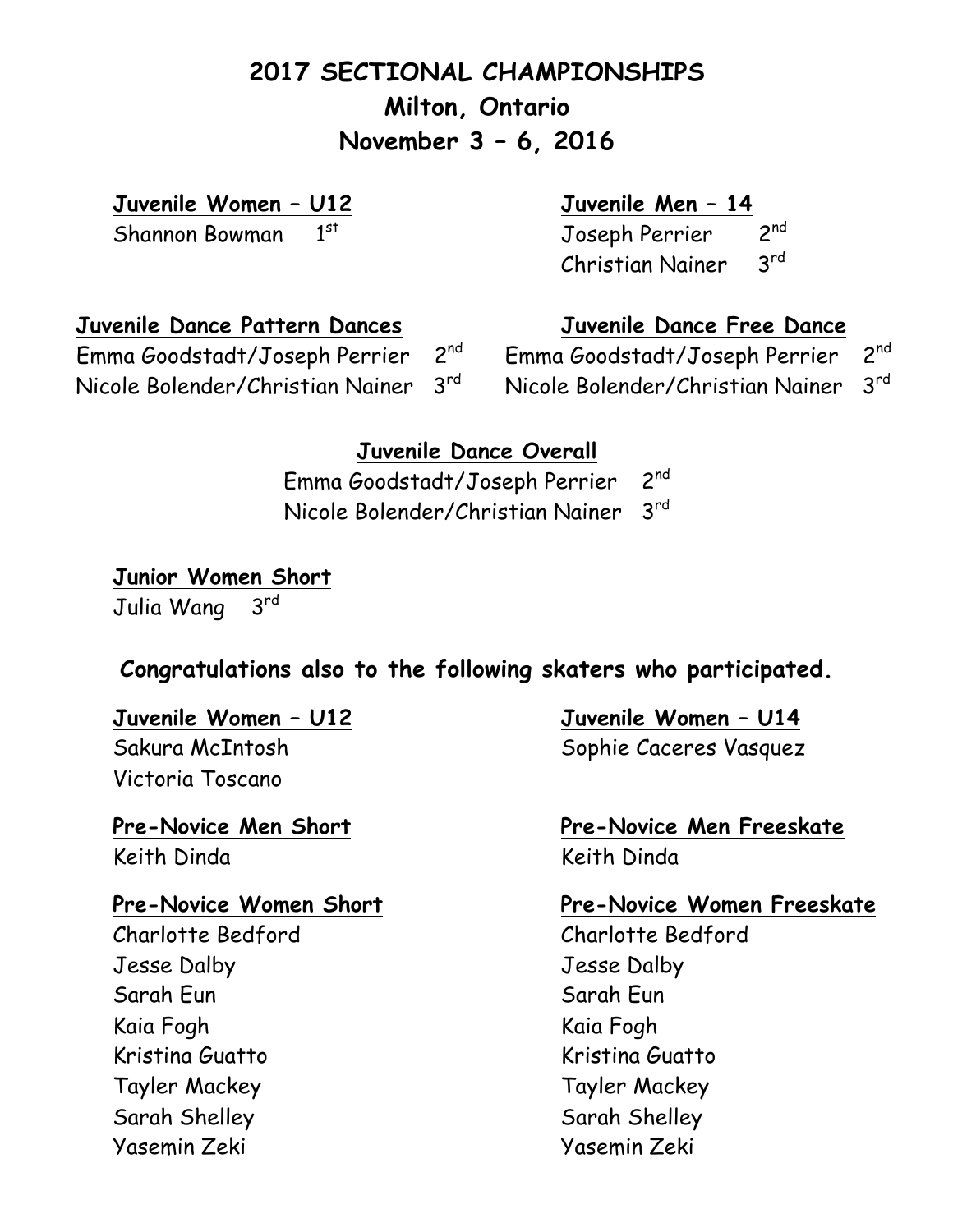Phoenix Miller Bush Phoenix Miller Bush Mina Mircetic Mina Mircetic

**Madison Shaw Madison Shaw** 

#### **Novice Women Short Novice Women Freeskate**

Céline Dubroy-McArdle Céline Dubroy-McArdle

#### **Junior Women Short Junior Women Freeskate**

Julia Wang

# **2017 SKATE CANADA NOVA SCOTIA SECTIONALS Dieppe, New Brunswick November 4 – 6, 2016**

 **Pre-Novice Women Freeskate** Claire Duquette  $5<sup>th</sup>$ 

Emma Dinda 1st Emma Dinda 1

 **Junior Women Short Junior Women Freeskate**  $1<sup>st</sup>$ 

> **Junior Women Overall** Emma Dinda 1st

### **Congratulations also to the following skater who participated.**

**Pre-Novice Women Short** Claire Duquette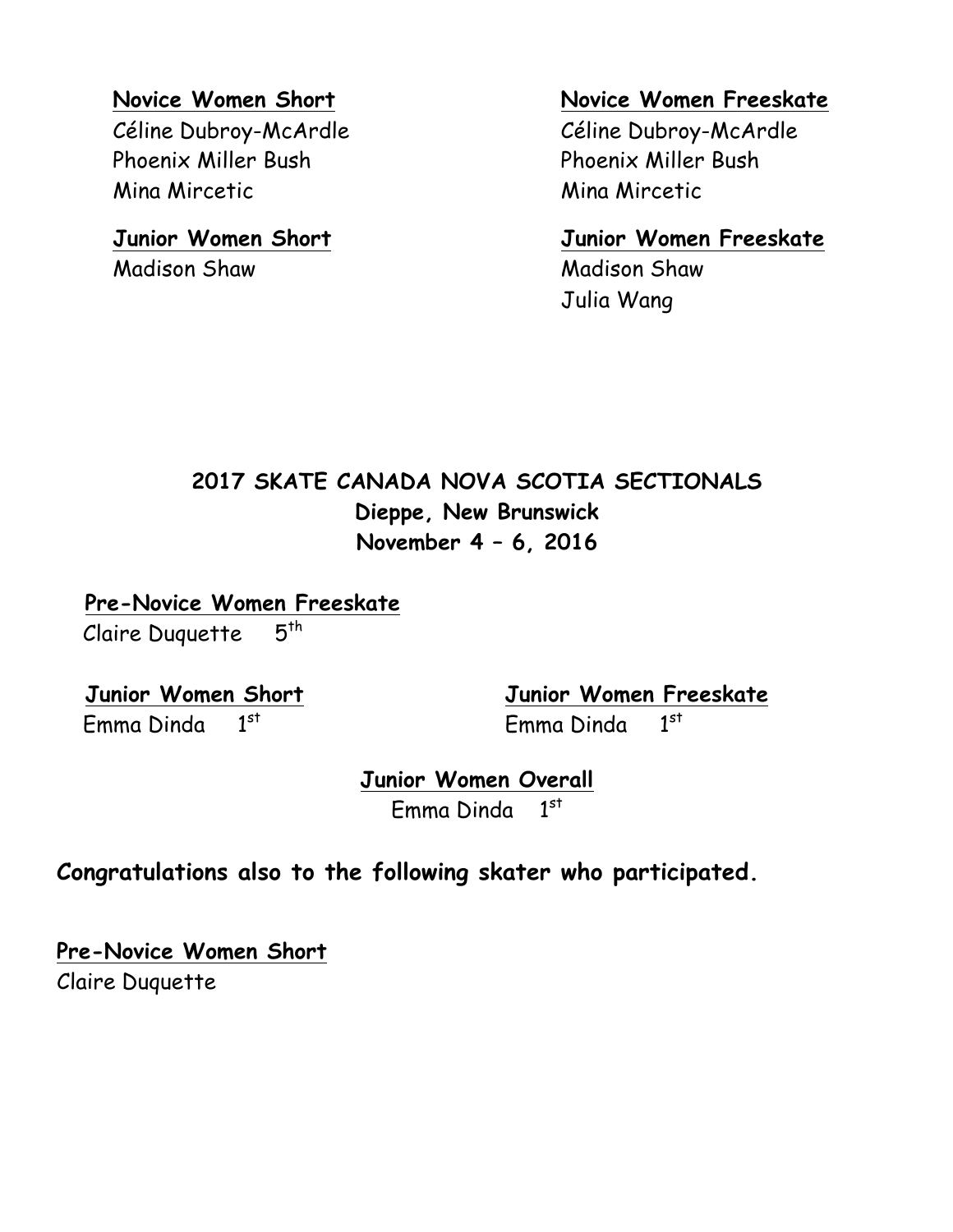### **2017 NEWFOUNDLAND and LABRADOR SECTIONAL CHAMPIONSHIPS Mount Pearl, Newfoundland November 11 – 12, 2016**

Jaime Gabbard 1st

**Pre-Novice Women Short Pre-Novice Women Freeskate**

Jaime Gabbard 1st

**Pre-Novice Women Overall**

Jaime Gabbard 1st

### **2017 SKATE CANADA EASTERN ONTARIO SECTIONALS Komoka, Ontario November 11 – 13, 2016**

 **Junior Short Dance Junior Free Dance**

Kaitlyn Chubb / Alex Gunther 2<sup>nd</sup> Kaitlyn Chubb / Alex Gunther 2<sup>nd</sup>

**Junior Dance Overall** Kaitlyn Chubb / Alex Gunther 2<sup>nd</sup>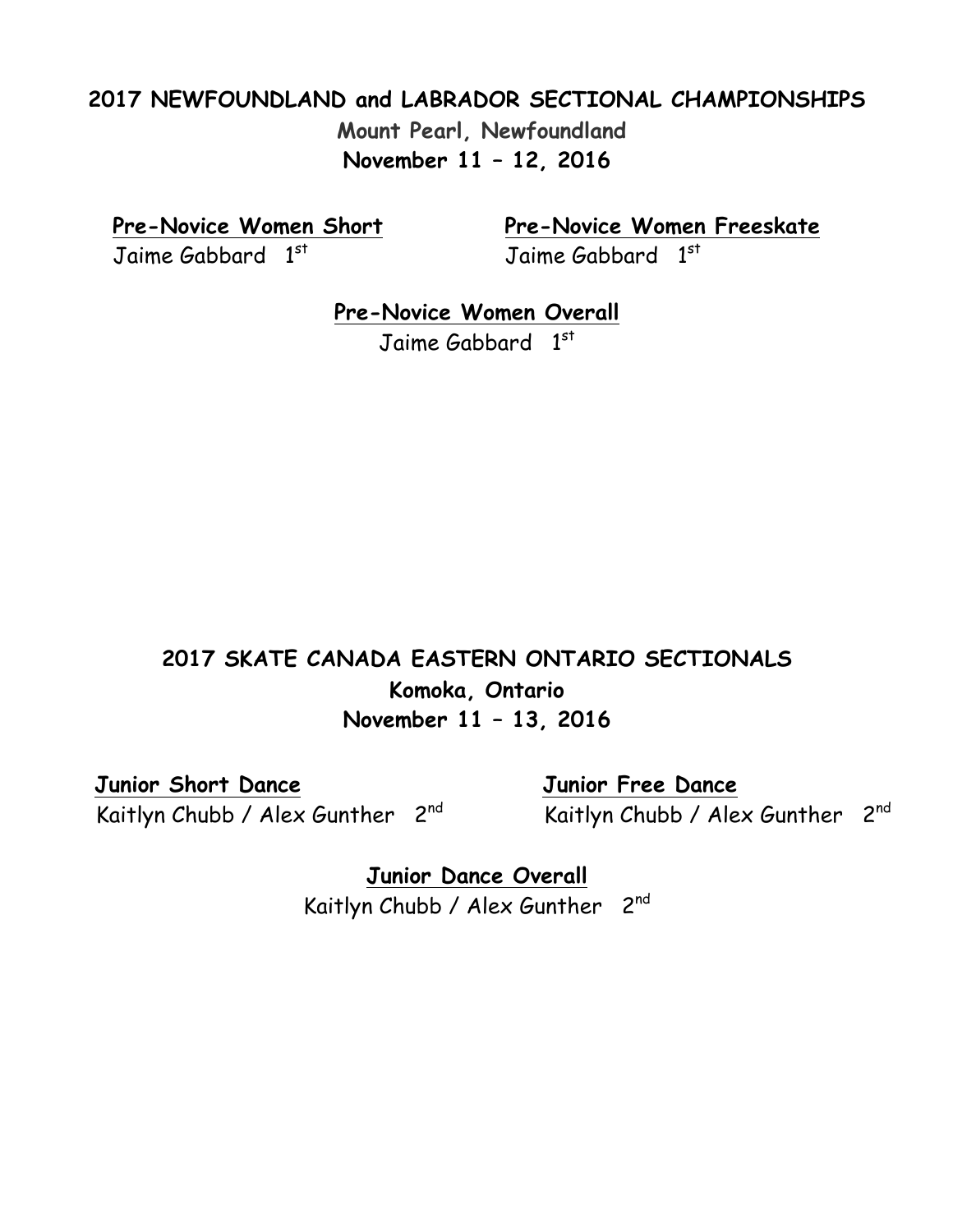**John McKay Memorial Tillsonburg, Ontario November 18-20, 2016**

**STAR 4 Girls U13** Abigail Jackson - 1st

**Congratulations also to the following skater who participated.**

**STAR 3 Girls** Alexandra Mancini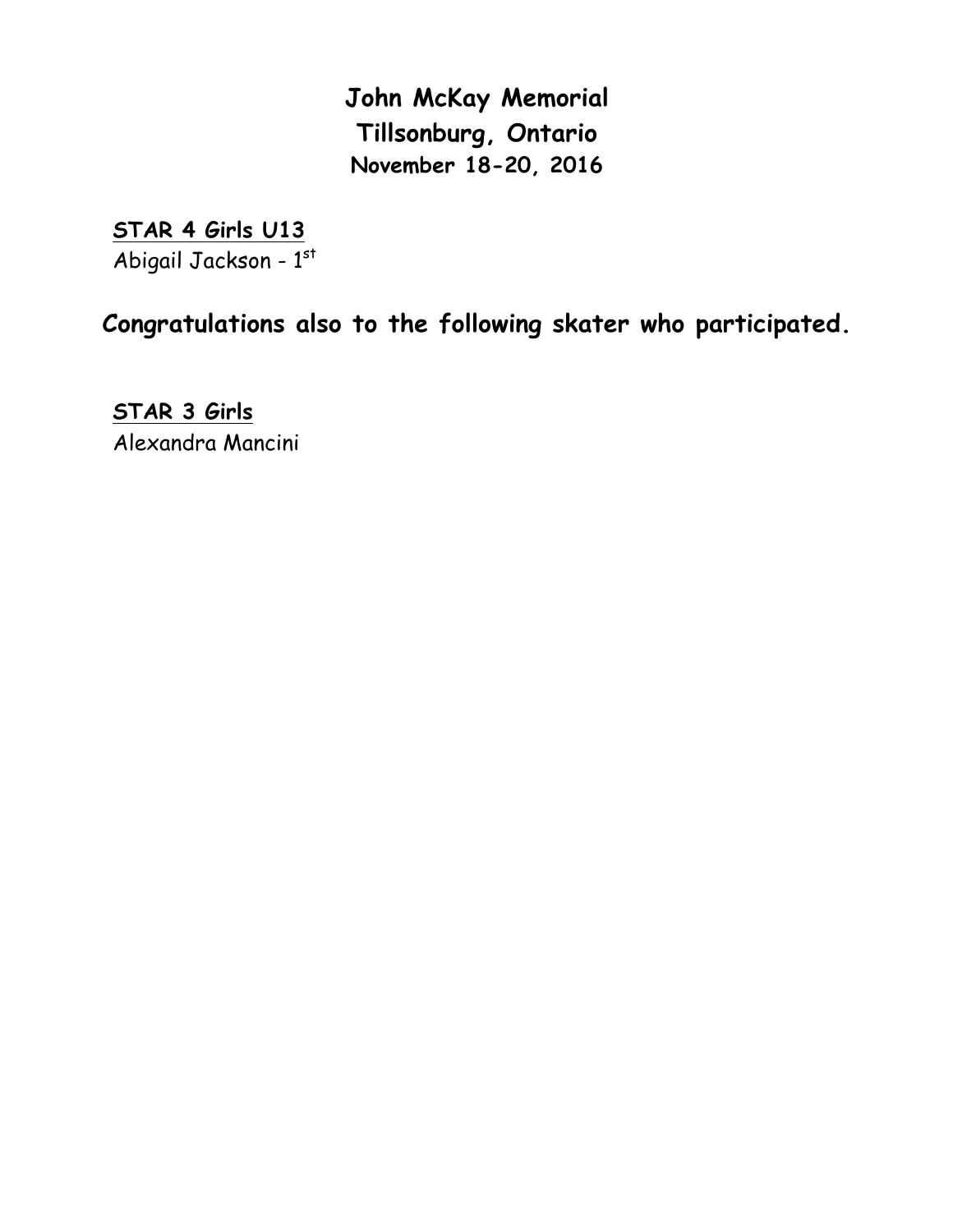# **K.I.S. Invitational Keswick, Ontario November 25-27, 2016**

### **Star 4 Freeskate U10 Star 4 Freeskate U13**

Kitty Men group  $1 \quad 3^{rd}$ Ivey Caldwell group 2  $1<sup>st</sup>$ Vivienne Georgiou group 3 4<sup>th</sup>

**Star 5 Freeskate U10 Star 5 Freeskate U13** Claire Ierullo  $4<sup>th</sup>$ 

### **Star 5 Freeskate 013**

Samantha Cates 2<sup>nd</sup>

| Isabelle Guinness group 2                | $1^{st}$ |
|------------------------------------------|----------|
| Michelle Laplante group 2 3rd            |          |
| Victoria Toscano group 2 5 <sup>th</sup> |          |

Grayson Long 1

### **Pre-Juvenile U13 Women Juvenile U14 Men**

| Caroline Huang group $1 \quad 3^{rd}$ |  | Christian Nainer $1^{st}$ |  |
|---------------------------------------|--|---------------------------|--|
| Emma Goodstadt group 1 4th            |  |                           |  |

| rd) | Lauren Seagram group 5  |                           | $5^{\sf th}$    |
|-----|-------------------------|---------------------------|-----------------|
| st  | Ava Grace Smith group 7 |                           | $3^{\text{rd}}$ |
| th. | Olivia Cestra           | group $8$ $1^\mathrm{st}$ |                 |

| Ava Shriver              | group 3 | 1 <sup>st</sup> |
|--------------------------|---------|-----------------|
| Kirianne Chubb           | group 3 | $2^{nd}$        |
| Natalie Waszak   group 6 |         | $3^{\text{rd}}$ |

### **Star 9 Freeskate Star 10 Freeskate**

Michelle Laplante group 2 2nd

Gold Women Natasha Beaudoin group 2 2nd

### **Pre-Juvenile U11 Men Pre-Juvenile U11 Women**

Sophie Wagner group 1 4<sup>th</sup> Julia Guatto group 2 2nd Sydney Ross group 4  $5<sup>th</sup>$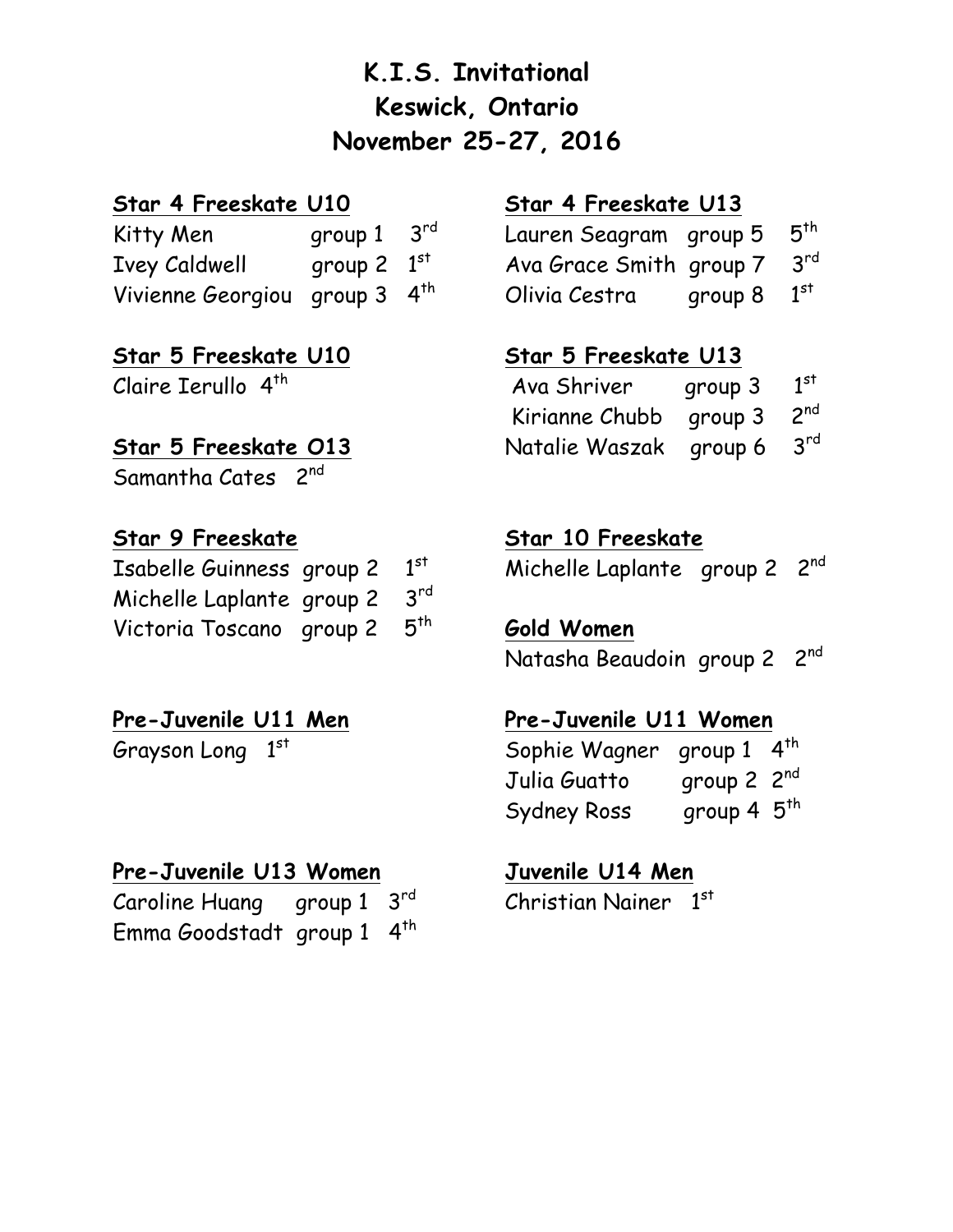## **Congratulations also to the following skaters who participated.**

Nicole Silkova Yuanhui Wei Henry Yang Carrie Zou

Madeline Atkinson Brooke Leining Ella Jensen Sophie Leining

### **Star 1 Elements Star 2 Compulsary Star 2 Element** Keilantra Huang Nicholas Freeman Yvonne Rizzo

**Star 3 Freeskate Star 5 Freeskate U13 Star 10 Freeskate** Sophia de Andrade Lauren Best Lauren Birchenough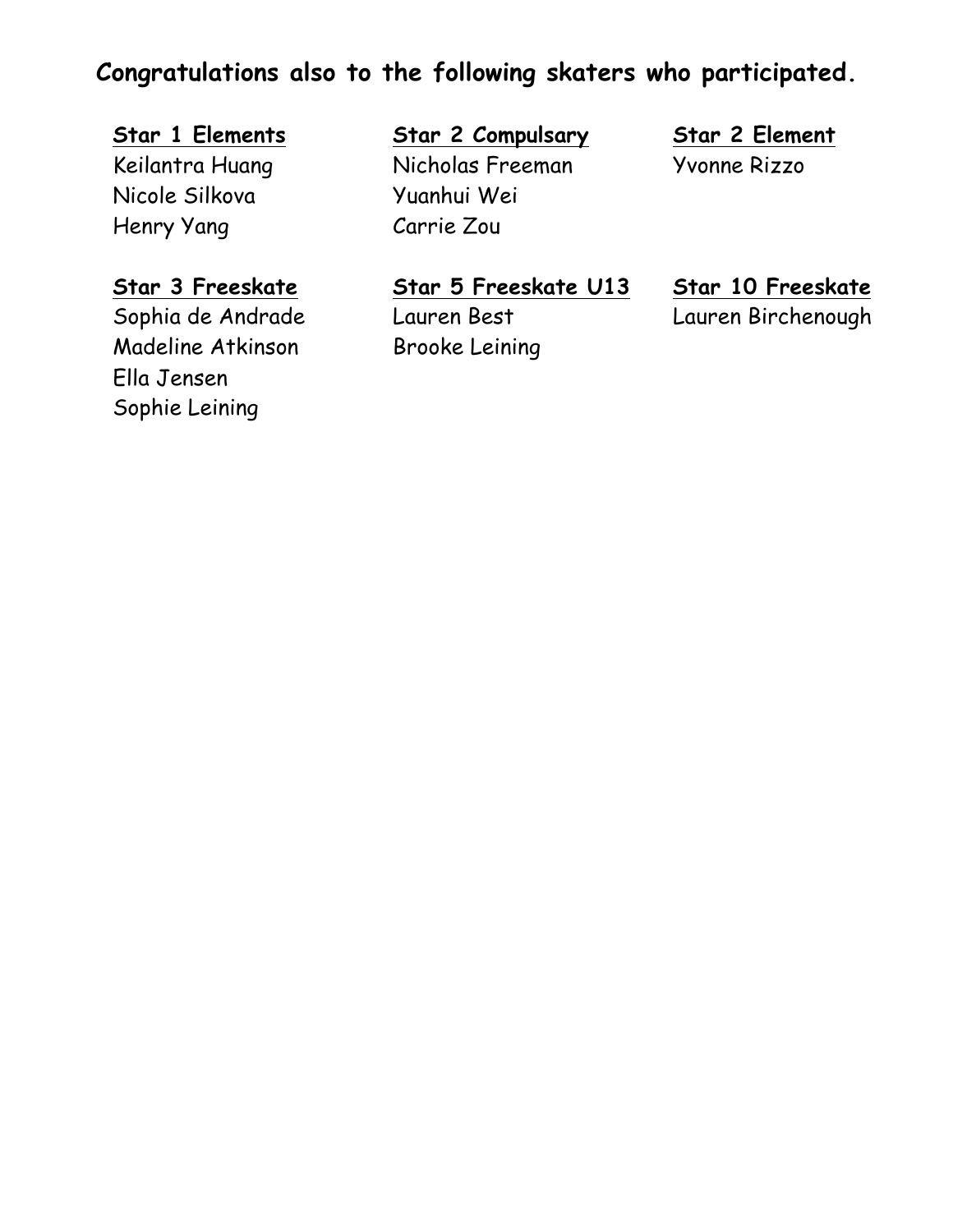### **NHK Trophy Sapporo Japan November 25-27, 2016**

Alaine Chartrand  $8^{th}$  Alaine Chartrand  $11^{th}$ 

**Senior Women Short Senior Women Freeskate**

**Senior Women Oveall**

Alaine Chartrand 10<sup>th</sup>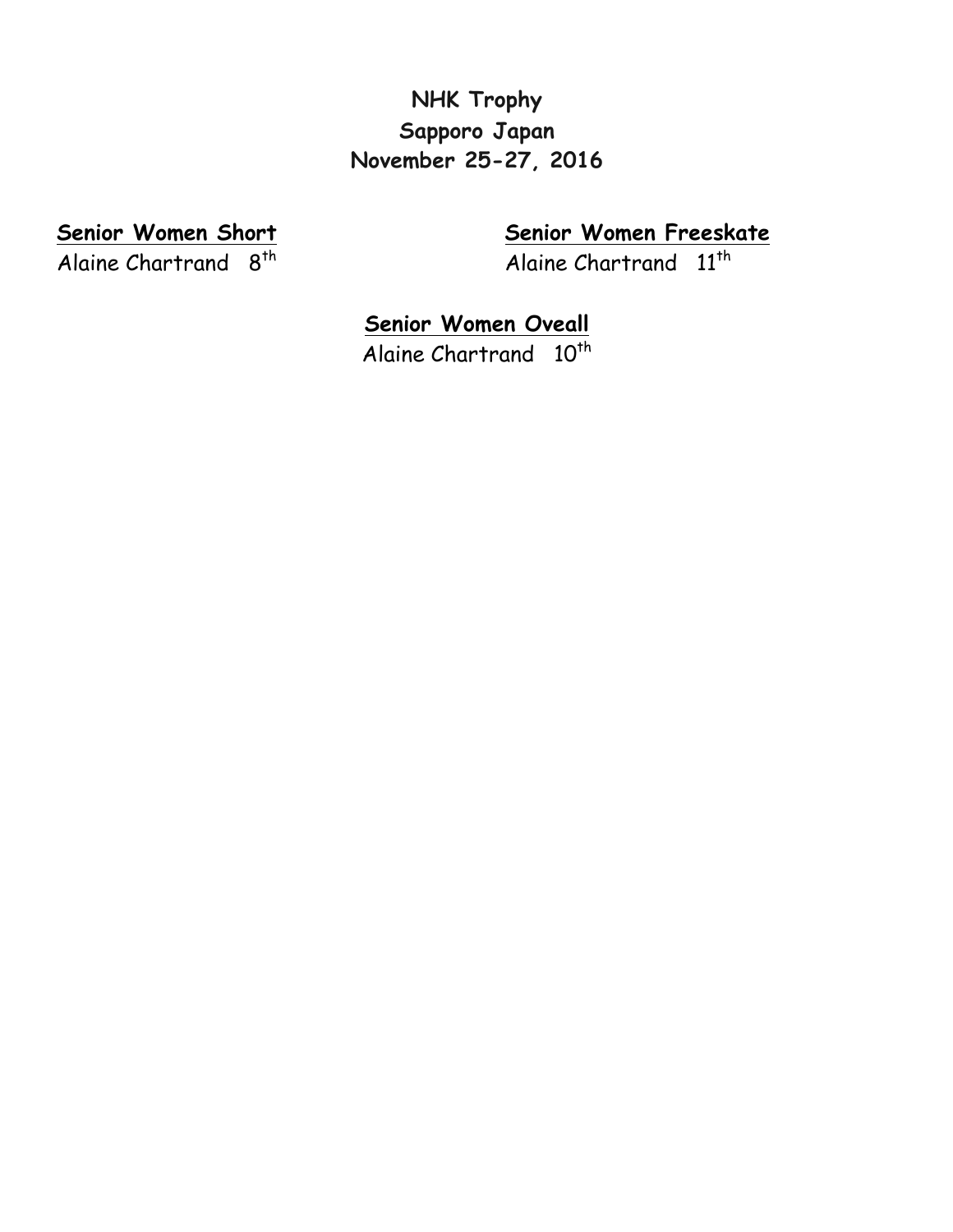**Congratulations to all skaters who participated.**

**Skate Canada Challenge Pierrefonds, Québec November 30 – December 4, 2016**

Jaime Gabbard 26<sup>th</sup> Jaime Gabbard 32<sup>nd</sup>

**Pre-Novice Women Short Pre-Novice Women Freeskate**

**Overall Pre-Novice Women** Jaime Gabbard 31<sup>st</sup>

Keith Dinda  $41^{st}$  Keith Dinda  $37^{th}$ 

**Pre-Novice Men Short Pre-Novice Men Freeskate**

**Overall Pre-Novice Men** Keith Dinda 39<sup>th</sup>

Julia Wang 39<sup>th</sup> Julia Wang 41<sup>st</sup>

**Junior Women Short Junior Women Freeskate**

Emma Dinda 25th Emma Dinda 37th

**Junior Women Overall**

Emma Dinda 37<sup>th</sup> Julia Wang 41st

**Junior Short Dance Junior Free Dance** Kaitlyn Chubb / Alex Gunther 14<sup>th</sup> Kaitlyn Chubb / Alex Gunther 16<sup>th</sup>

**Junior Dance Overall** Kaitlyn Chubb / Alex Gunther 15<sup>th</sup>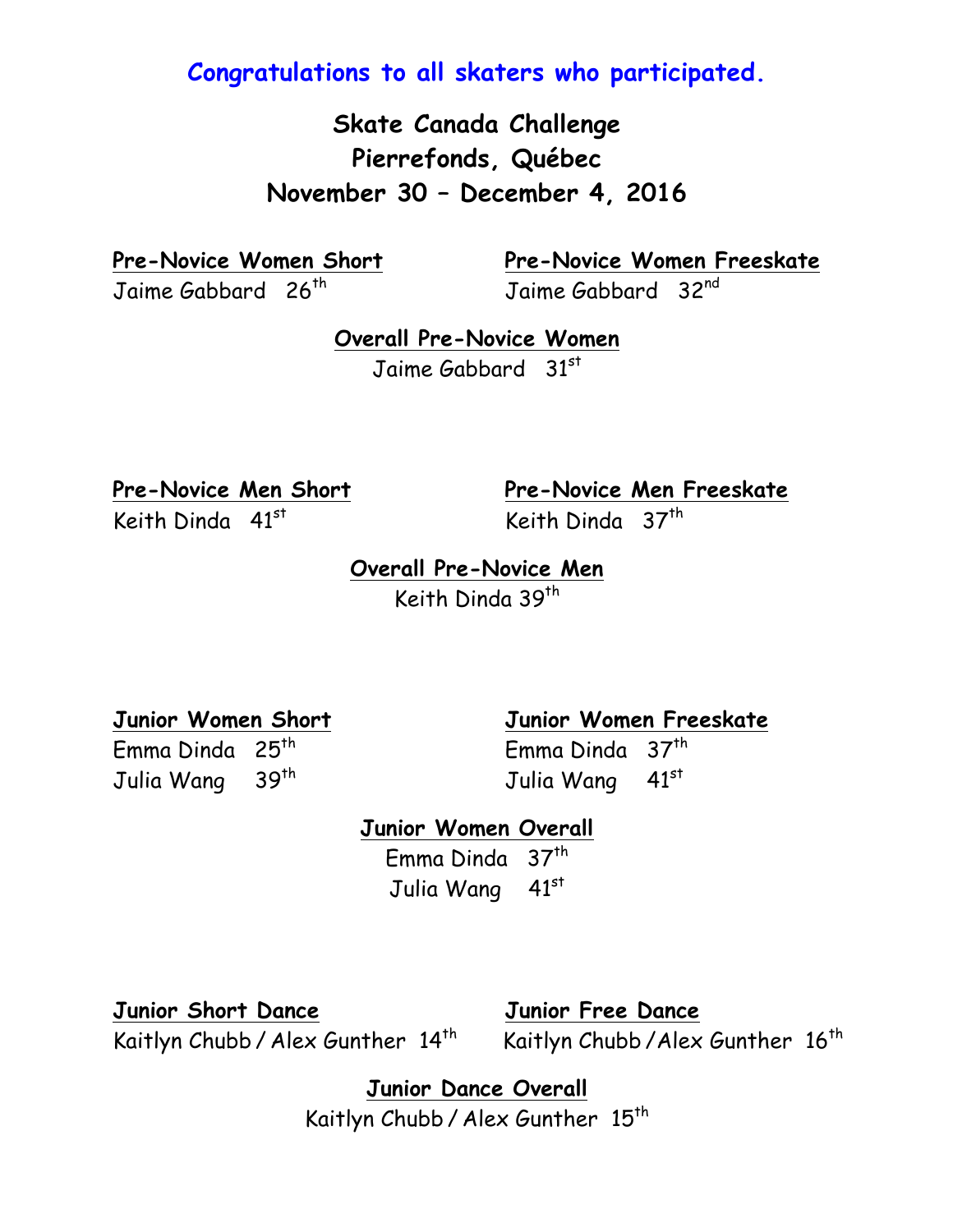# **Frolics on Ice East Gwillimbury, Ontario December 3-4 2016**

**Juvenile Dance**

Emma Goodstadt / Joseph Perrier 1 st Nicole Bolender / Christian Nainer 2nd

**Juvenile U12** Sakura McIntosh 1st

### **Juvenile U14**

Joseph Perrier 1st Christian Nainer 2nd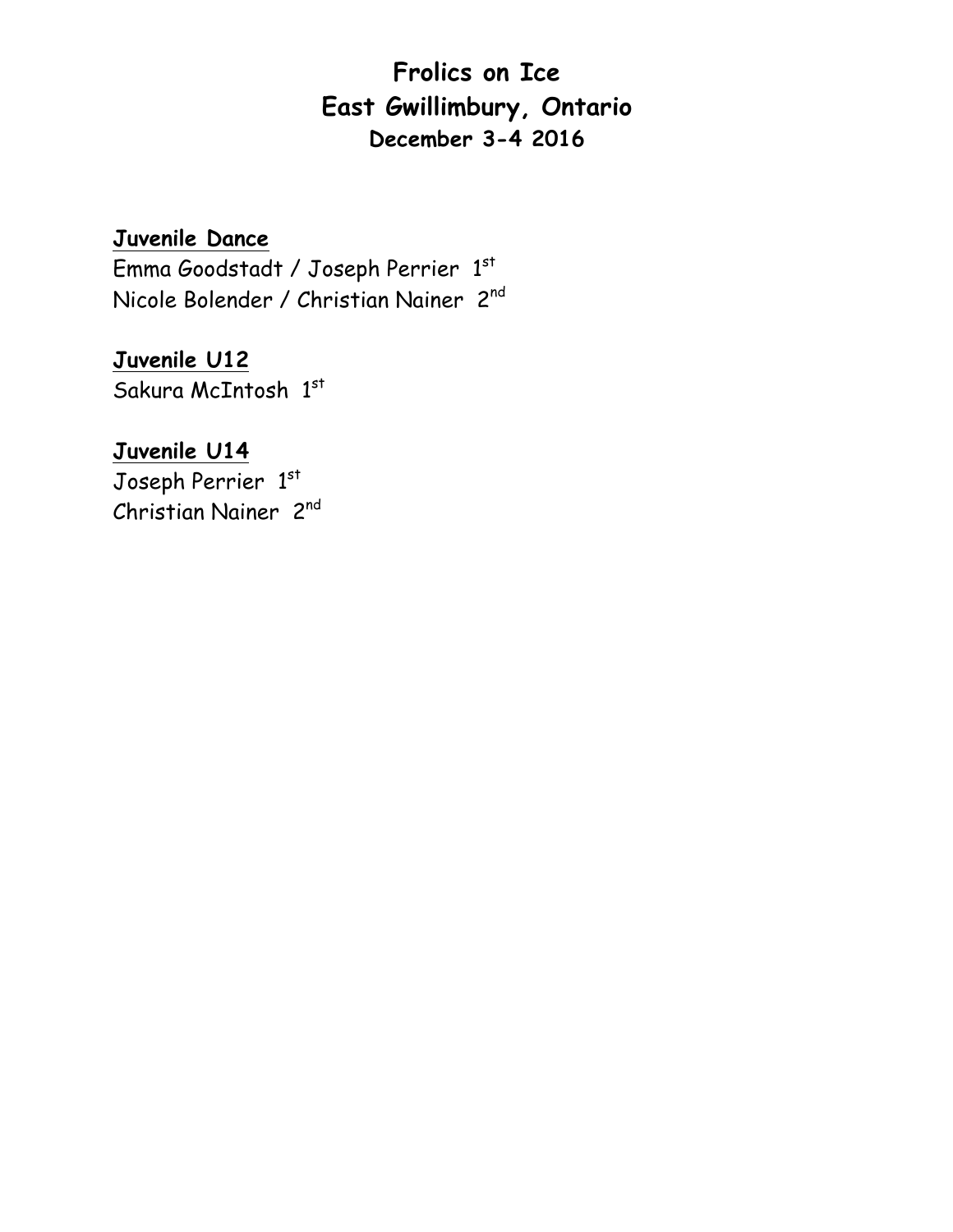# **Bill Phillips Memorial Synchronized Skating Competition Stratford, Ontario December 10-11, 2016**

**Elementary A** team **6th**

**Juvenile** team **6th**

**Novice** team **4th**

**Congratulations also to the following teams who participated.**

**Elementary B** team

**Pre Novice** team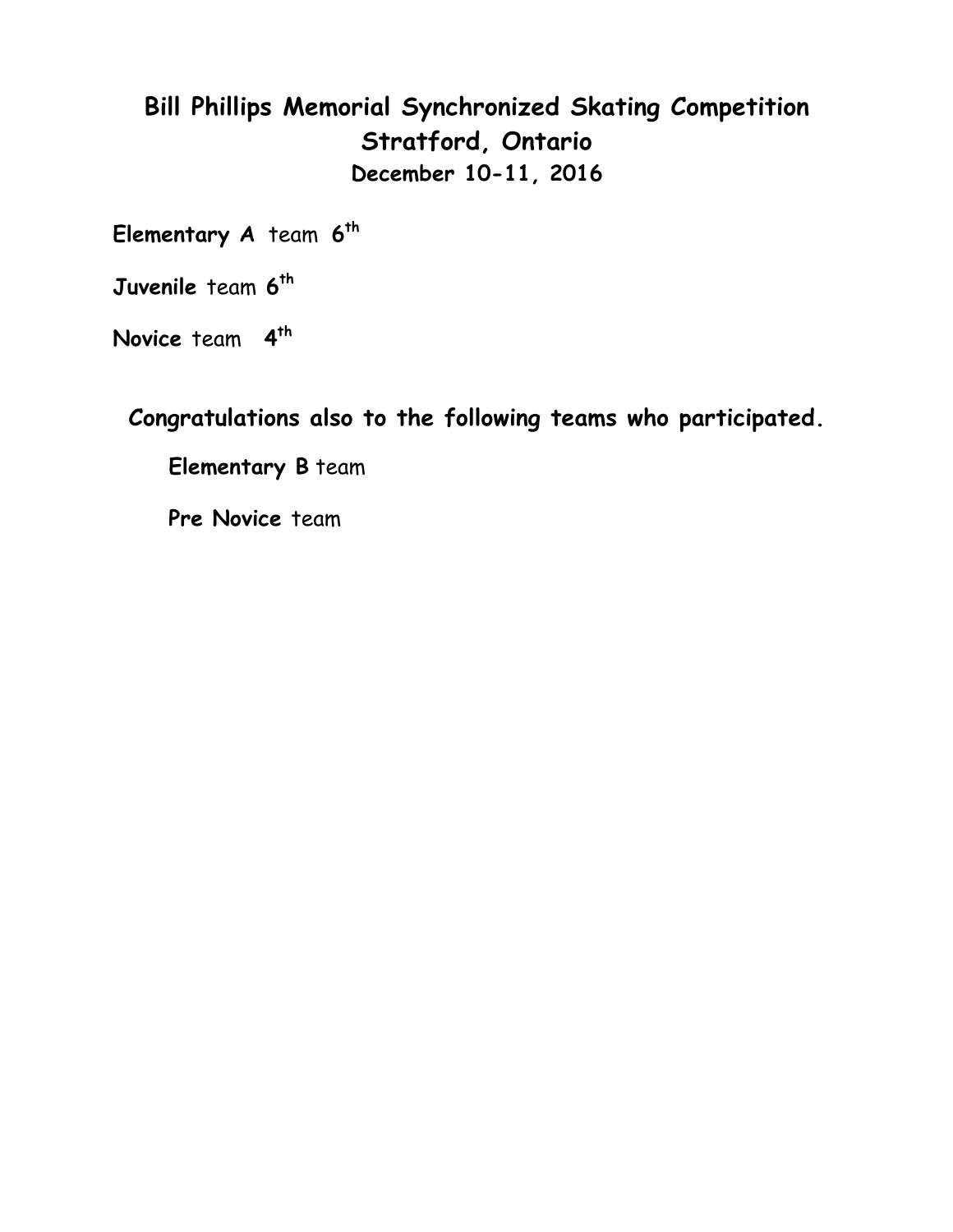**Weskate Mount Forest, Ontario January 7-8, 2017**

**Star 9 Freeskate** Crystal Chung 4<sup>th</sup>

**Star 10 Freeskate**

Michael Kos 1st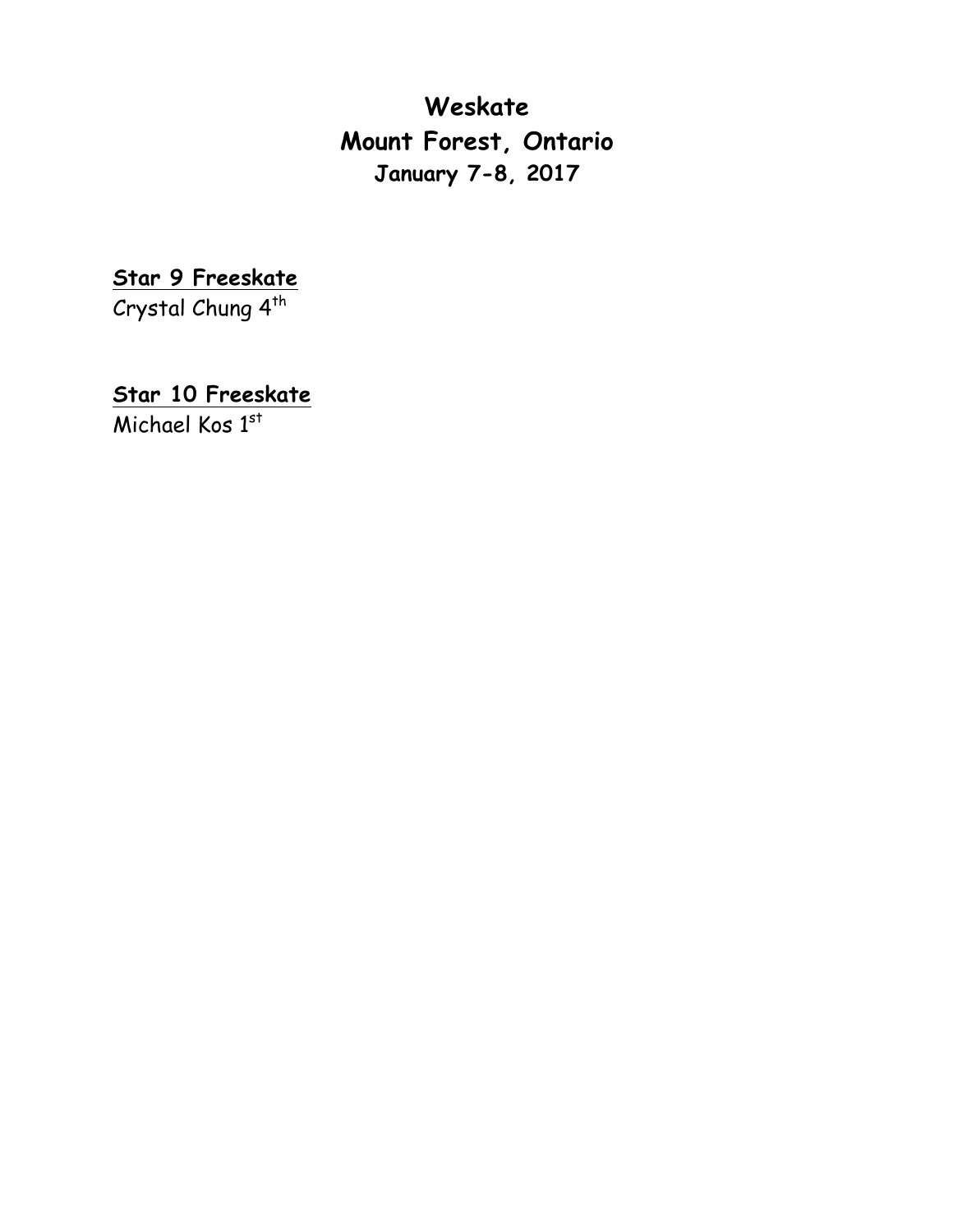**Charles Dover Memorial Invitational Grimsby, Ontario January 13-15, 2017**

**STAR 4 U10 STAR 4 U13** Alice Buzynska 1

**STAR 5 U13 STAR 5 O13**

**STAR 9 STAR 10**

**Gold Women Interpretive Bronze** Natasha Beaudoin 2<sup>nd</sup>

**Pre-Juvenile Men Juvenile Men** Grayson Long 1

Abigail Jackson group 1  $1<sup>st</sup>$ Ivey Caldwell group 1 2nd **STAR 4 Men** Vivienne Georgiou group 2 1 st Cayden Dawson 2<sup>nd</sup> **Lucy Yeo** group 3 2<sup>nd</sup> Daniel Chacon 5<sup>th</sup> Lauren Seagram group 3 4<sup>th</sup> Olivai Cesra group 5  $5<sup>th</sup>$ 

Kirianne Chubb  $3^{\text{rd}}$  Samantha Cates  $1^{\text{st}}$ 

Victoria Toscano 6<sup>th</sup> Michelle Laplante 3<sup>rd</sup>

Victoria Toscano 1st

Joseph Perrier 2nd Christian Nainer 3rd

**Congratulations also to the following skaters who participated.**

**STAR 3 U10 STAR 3 U13**

**STAR 2 U10 STAR 2 U13** Paige Damen Hannah Isaac

Sally Wang Sofia de Andrade Ella Jensen Madeline Atkinson Malak Soloumah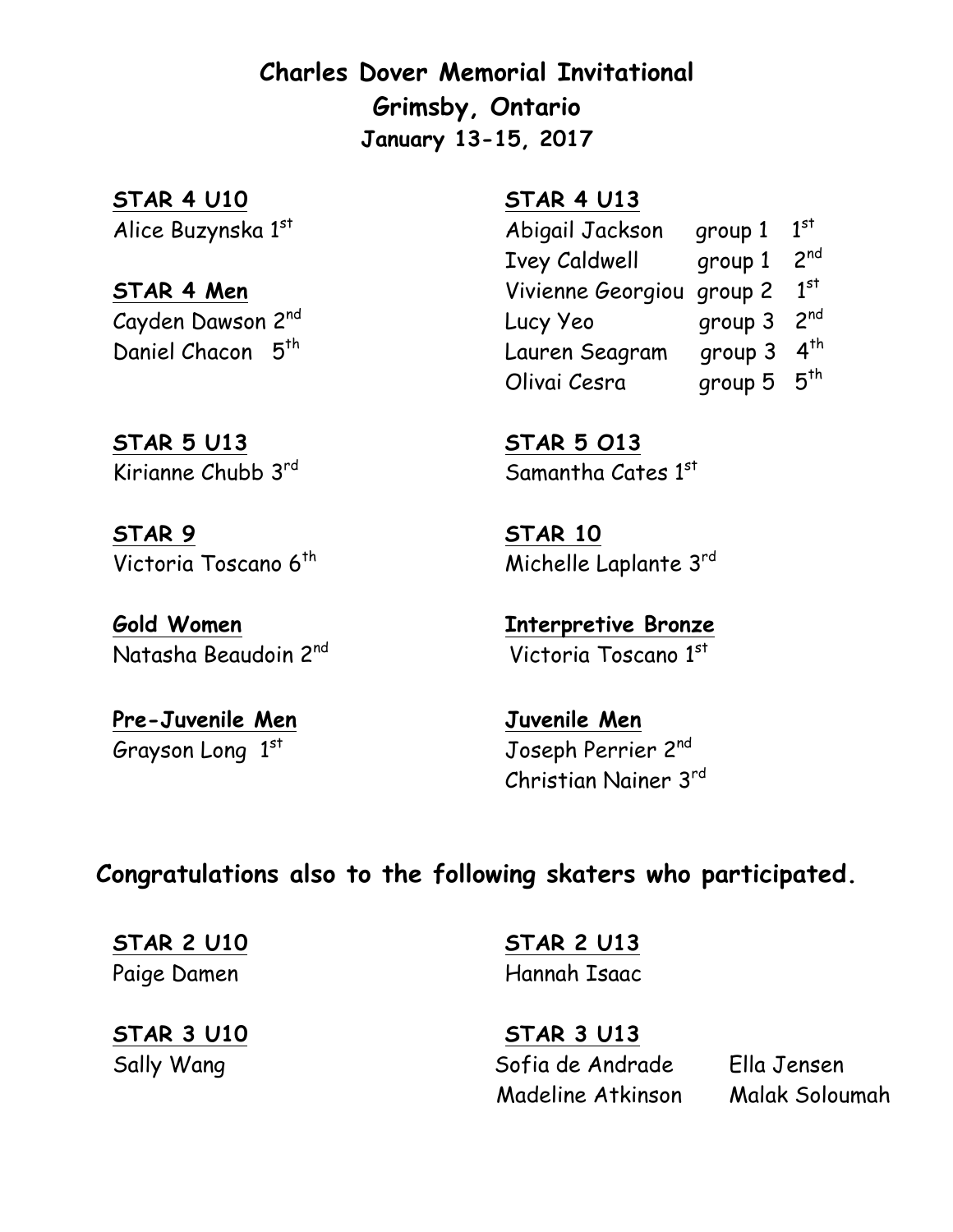**STAR 5 U13 STAR 5 O13** Brooke Leining

Claire Ierullo Anastasia Banaru

**STAR 8 STAR 9 STAR 10** Ella Boone Michelle Laplante Lauren Birchenough

### **Pre-Juvenile U11 Women Juvenile U12 Women**

# Julia Guatto Sakura McIntosh

Sydney Ross Sophie Wagner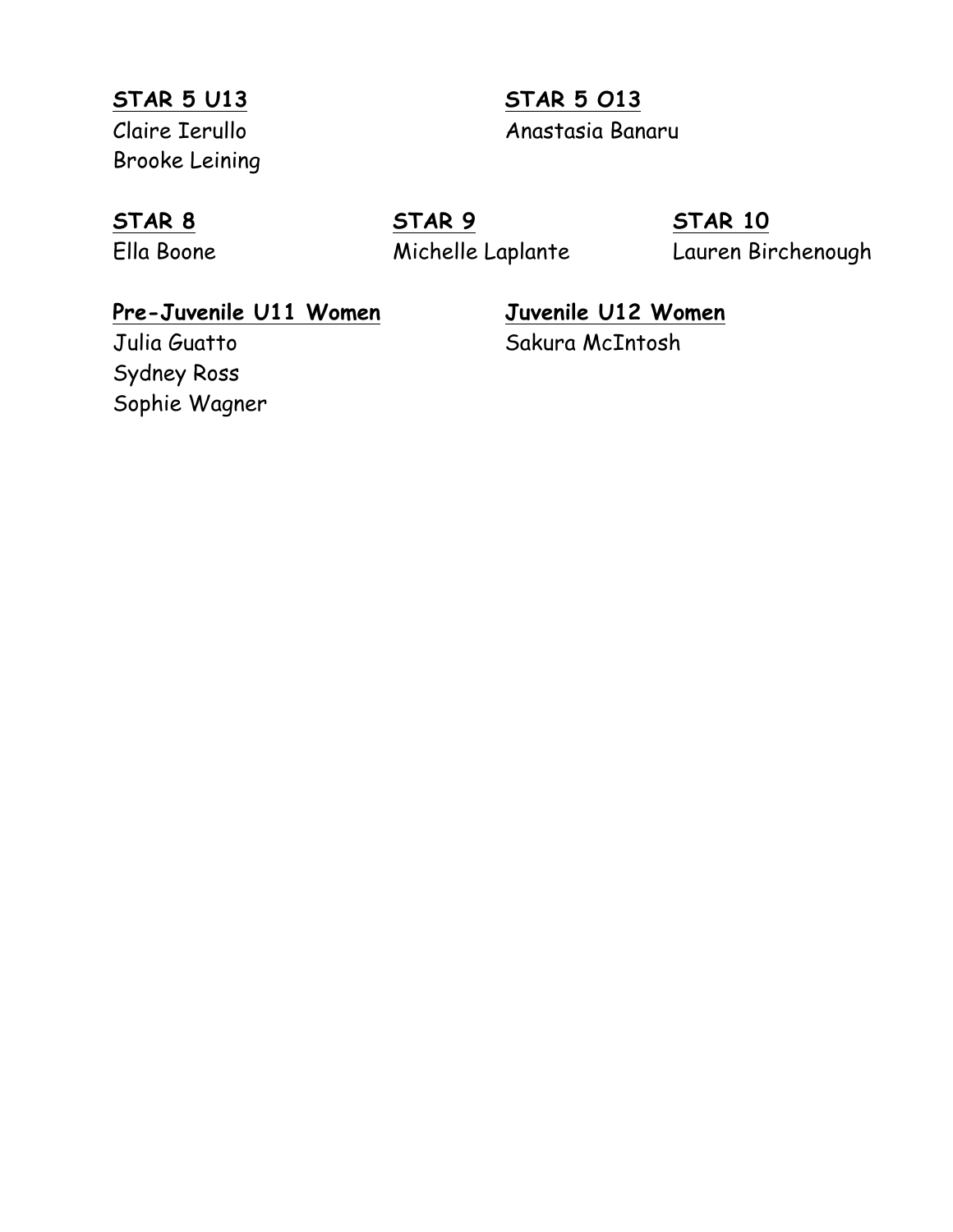# **Winterfest Mississauga, Ontario January 13-15, 2017**

**Novice** team **5th**

### **Congratulations also to the following teams who participated.**

**Juvenile** team

**Pre Novice** team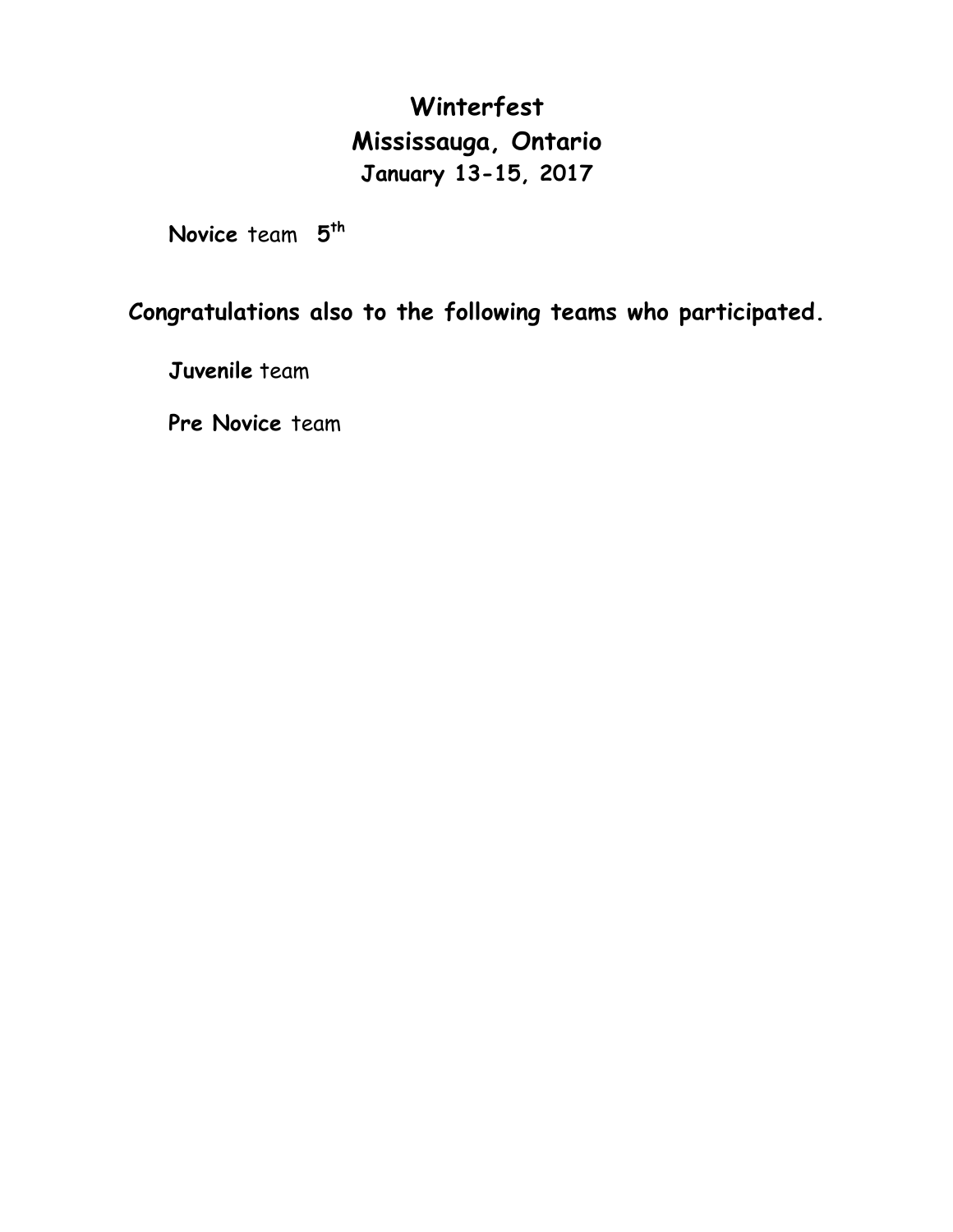### **2017 CANADIAN TIRE FIGURE SKATING CHAMPIONSHIPS January 16 - 22, 2017**

**Ottawa, ON**

**Junior Short Dance Junior Free Dance**

Kaitlyn Chubb / Alex Gunther  $15<sup>th</sup>$  Kaitlyn Chubb / Alex Gunther  $14<sup>th</sup>$ 

**Junior Dance Overall** Kaitlyn Chubb / Alex Gunther 15<sup>th</sup>

Alaine Chartrand 3<sup>rd</sup> Alaine Chartrand 3<sup>rd</sup>

**Senior Women Short Senior Women Freeskate**

### **Senior Women Overall**

Alaine Chartrand 3rd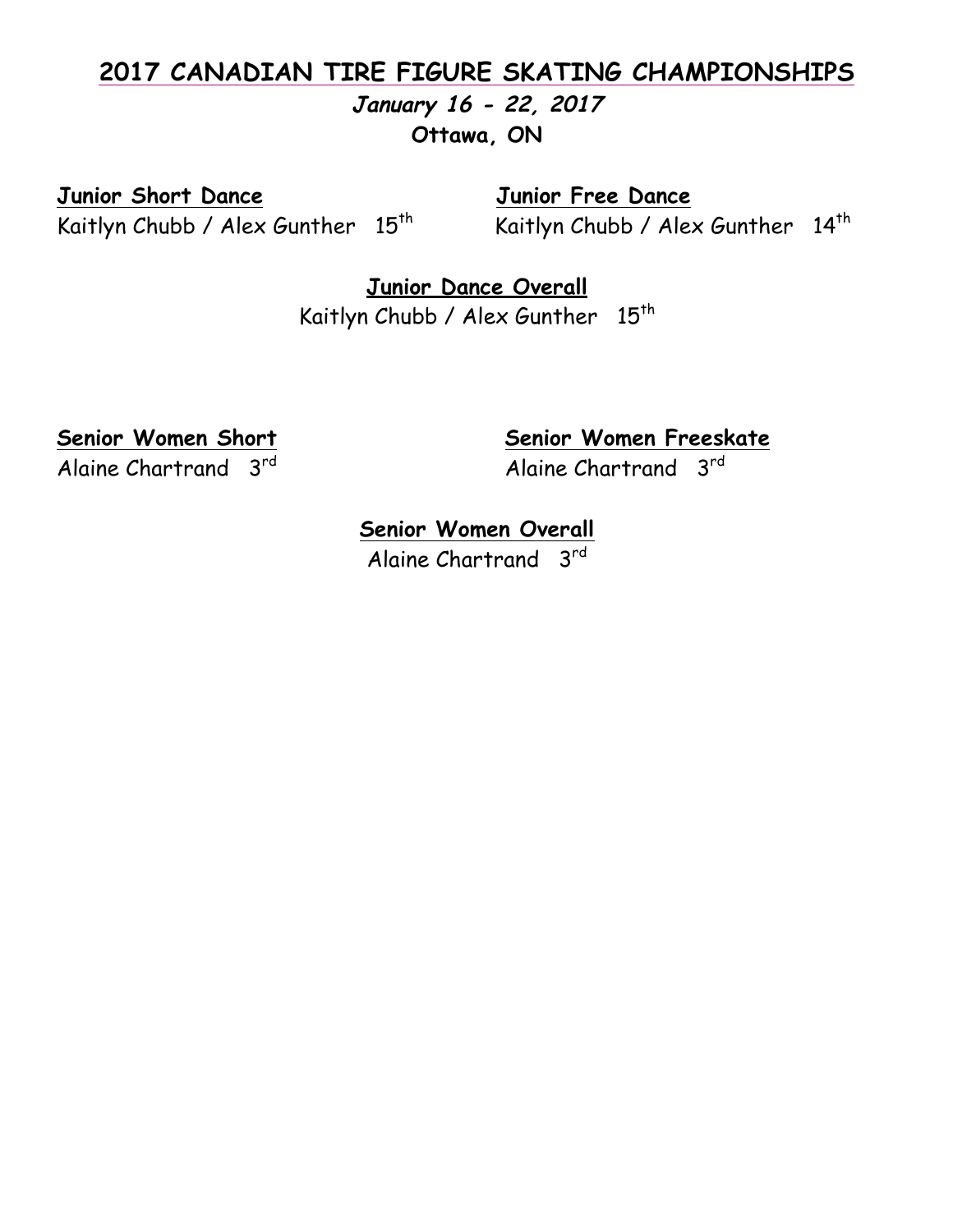# **WinterSkate Oshawa, Ontario January 27-29, 2017**

### **Star 4 U13 Men**

Cayden Dawson 2nd

# **Star 4 U13 Women**

Olivia Cestra 4<sup>th</sup>

### **Star 5 U10 Women**

Claire Ierullo 4<sup>th</sup>

### **Star 5 U13 Women**

Natalie Waszak group 1 4<sup>th</sup> Ava Shriver group 2  $5^{th}$ 

#### **Star 9 Women**

Victoria Toscano 3rd

#### **Pre-Novice Freeskate Women**

Yasemin Zeki 4<sup>th</sup>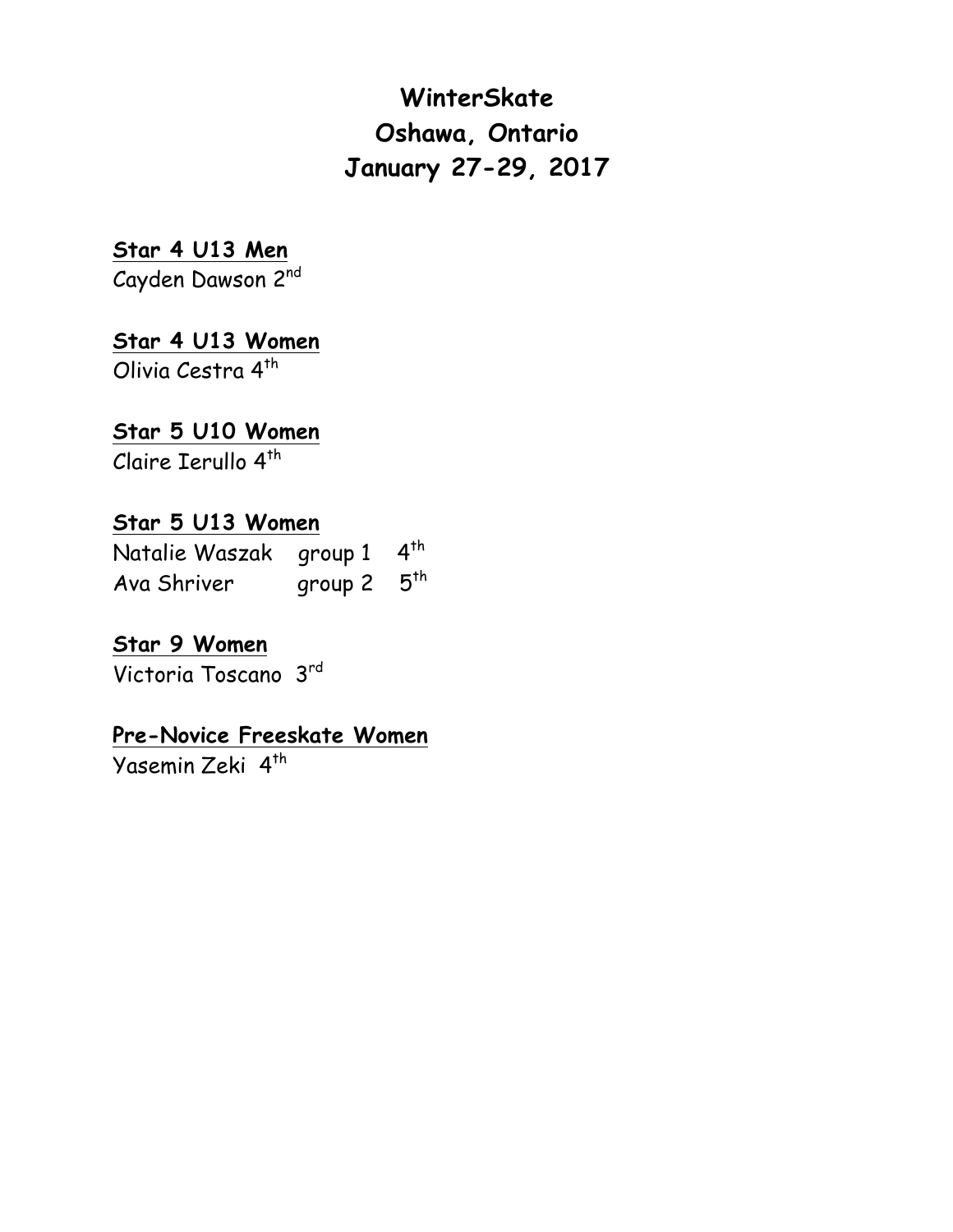# **Synchro Capers Oakville, Ontario January 28-29, 2017**

# **GOLD FINAL**

| <b>Beginner I</b> team            | 2 <sub>nd</sub> |
|-----------------------------------|-----------------|
| Elementary A team 2 <sup>nd</sup> |                 |
| Novice team                       | 2 <sup>nd</sup> |
| <b>Juvenile</b> team              | 5 <sup>th</sup> |

## **SILVER FINAL**

| Beginner II team |  |  | 3 <sup>rd</sup> |
|------------------|--|--|-----------------|
|------------------|--|--|-----------------|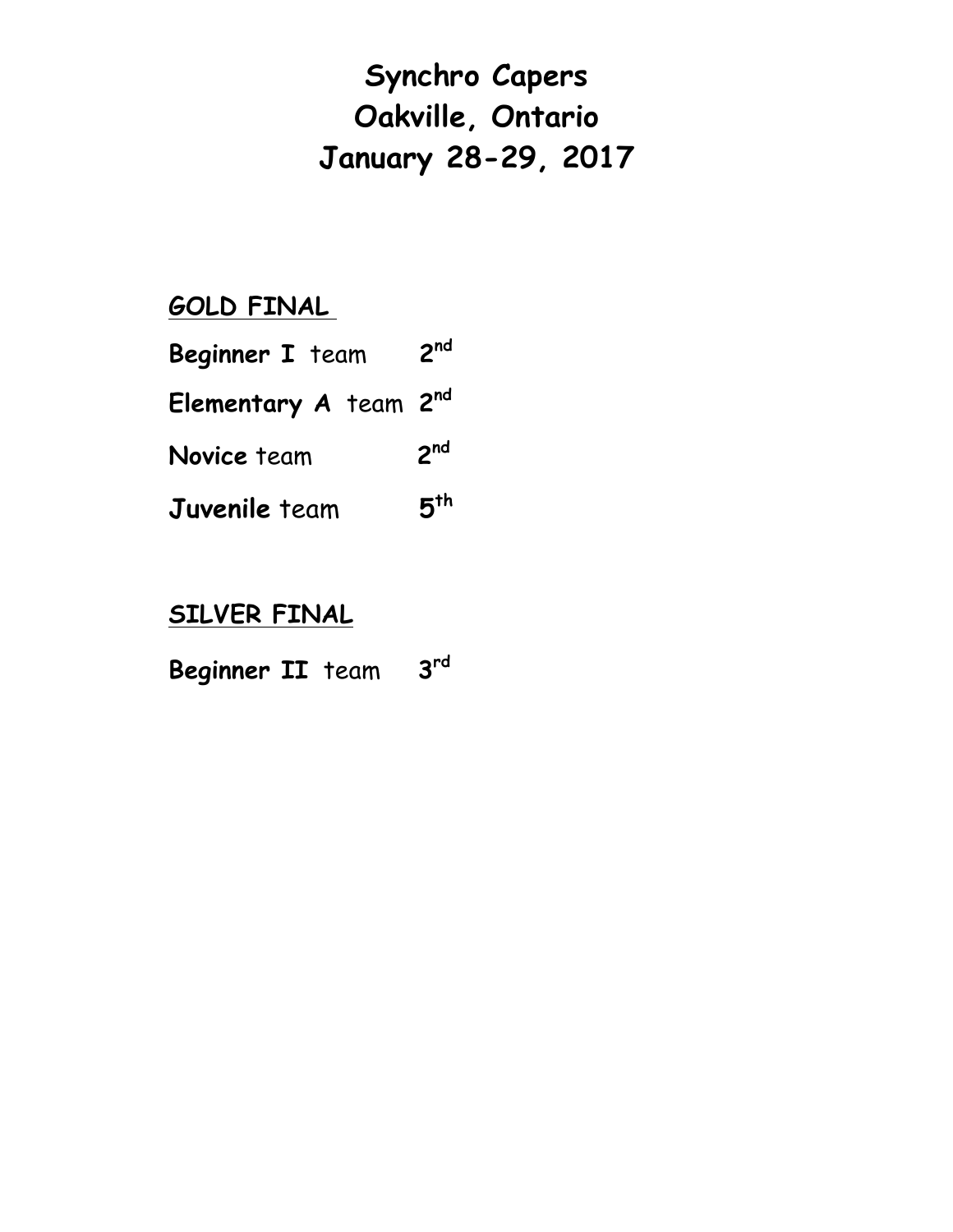**STARSkate Championships Brampton, Ontario February 3-5, 2017**

#### **STAR 4 U10 Women STAR 4 U13 Men**

Kitty Men group  $1 \quad 4^{th}$  Cayden Dawson  $4^{th}$ Vivienne Georgiou group 3 1st Ivey Caldwell group 3 4<sup>th</sup>

#### **STAR 4 U13 Women STAR 5 U10 Women**

Abigail Jackson group 1 1st Lauren Seagram group 4 5<sup>th</sup> Olivia Cestra group  $5 \t1<sup>st</sup>$ 

#### **STAR 6/7 Dance STAR 9 Women**

Ava Grace Smith / Danny Yang 2<sup>nd</sup> Michelle Laplante 4<sup>th</sup>

**Gold STAR Women** Natasha Beaudoin 3rd

**Pre-Juvenile U11 Men Juvenile U12 Women** Grayson Long 1

#### **Juvenile U14 Men**

Joseph Perrier 1  $1<sup>st</sup>$ Christian Nainer 2nd

#### **Pre-Juvenile Dance**

Ivey Caldwell / Eugene Zhang 2nd

#### **Juvenile Dance**

Emma Goodstadt / Joseph Perrier  $1^\mathrm{st}$ Nicole Bolendar / Christian Nainer 2nd

Daniel Chacon 5<sup>th</sup>

Alice Buzynska 4<sup>th</sup>

Shannon Bowman 4<sup>th</sup>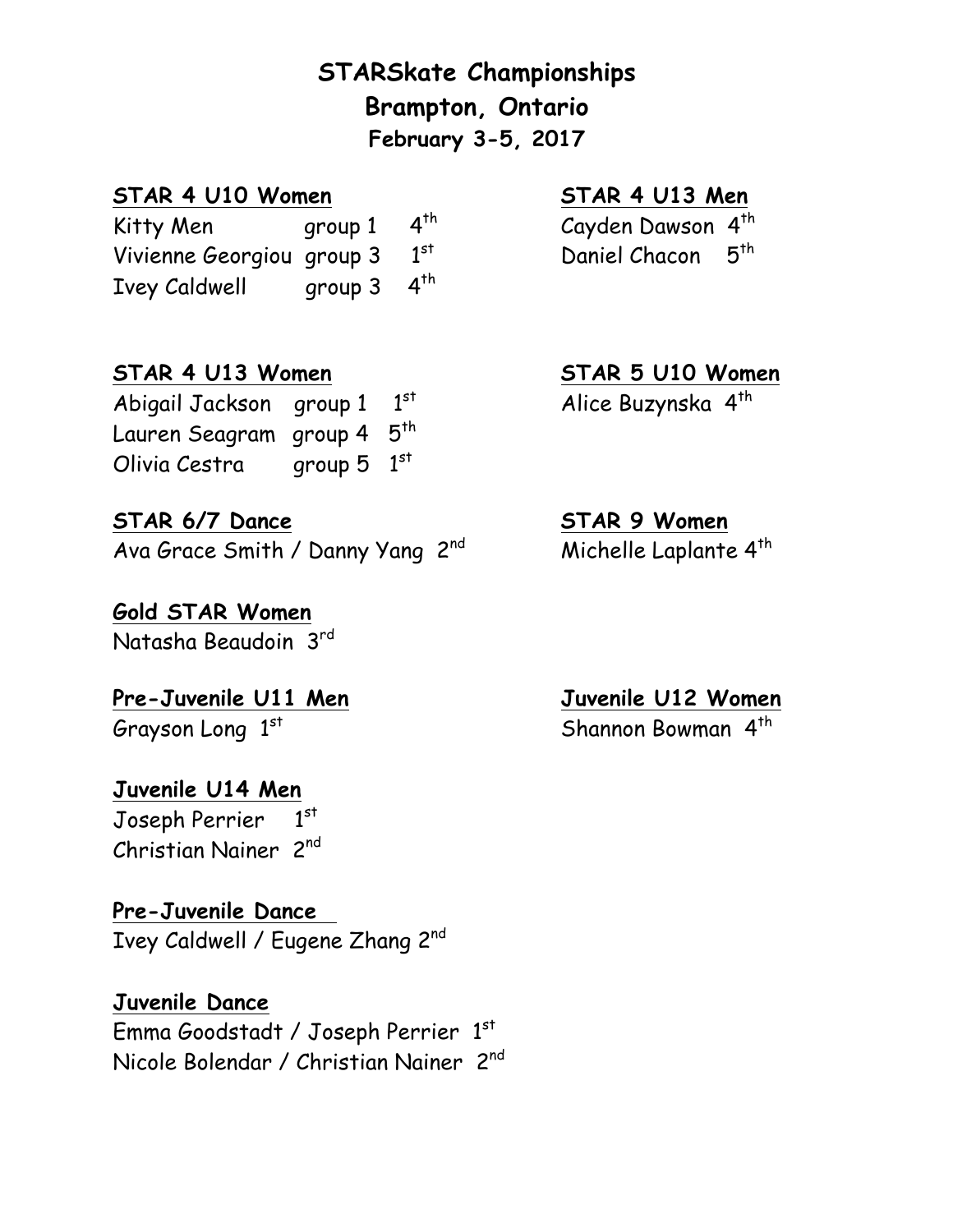**Snowflake Skate Mississauga, Ontario February 4, 2017**

**STAR 4 U10 Women STAR 4 O13 Women STAR 5 U13 Women** Hannah Meyer 2<sup>nd</sup> Sarah Coulter 1st

Natalie Waszak 2<sup>nd</sup>

Hannah Meyer 1st Linsday Meyer 2nd Mckenna Lipsitt 4<sup>th</sup>

**STAR 4/5 Solo Dance STAR 6/7 Solo Dance**  st Helena Pimentel Astorga 1 st

> **STAR 8/9 Solo Dance** Jessica Freyke 2nd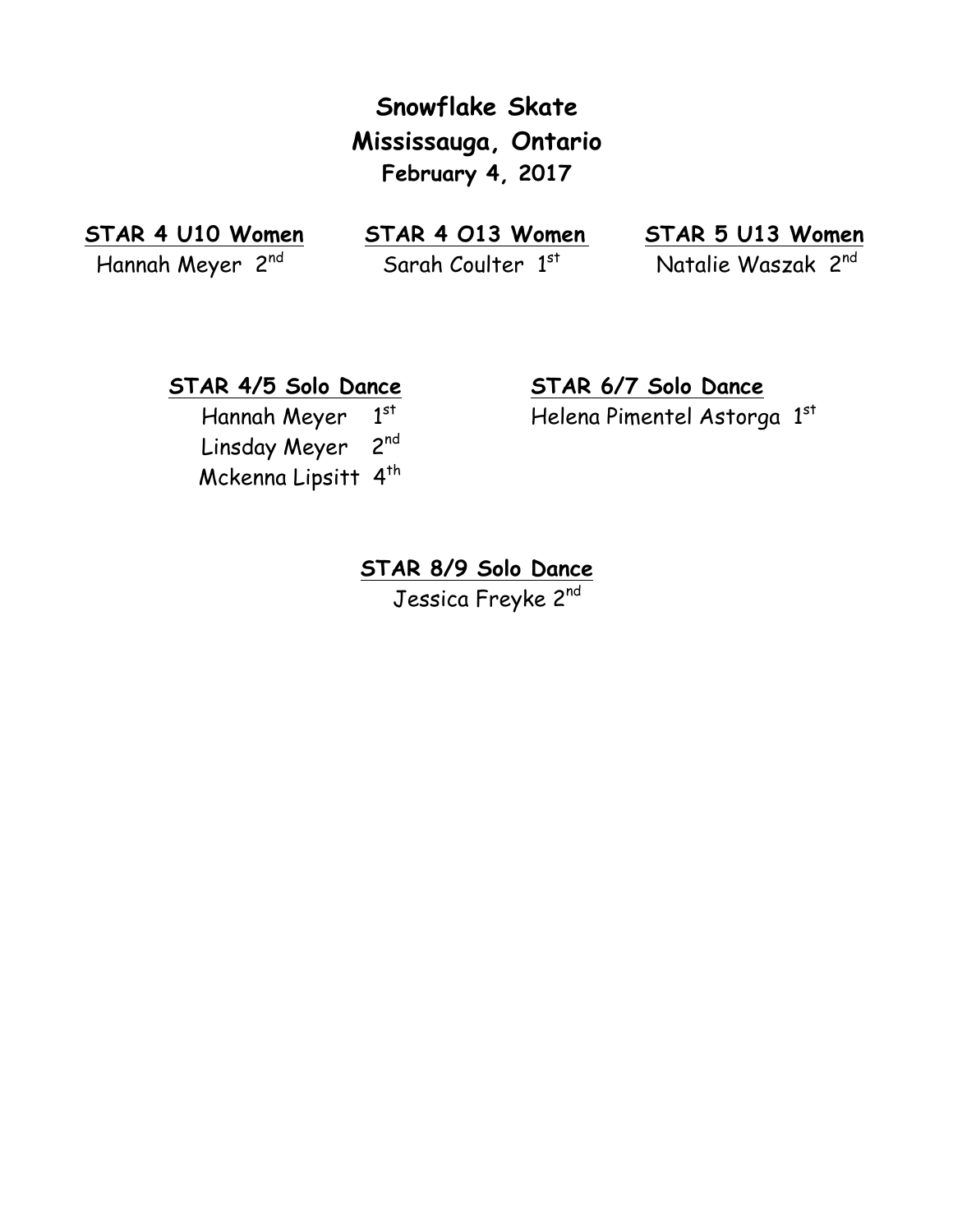# **Ontario Regional Synchro Skating Championships North York, Ontario February 10-12, 2017**

| Beginner I               | team | 4 <sup>th</sup> |
|--------------------------|------|-----------------|
| <b>Elementary A</b> team |      | 2 <sub>nd</sub> |
| Juvenile                 | team | 4 <sup>th</sup> |
| <b>Pre Novice</b>        | team | 4 <sup>th</sup> |
| Novice                   | team | 3 <sup>rd</sup> |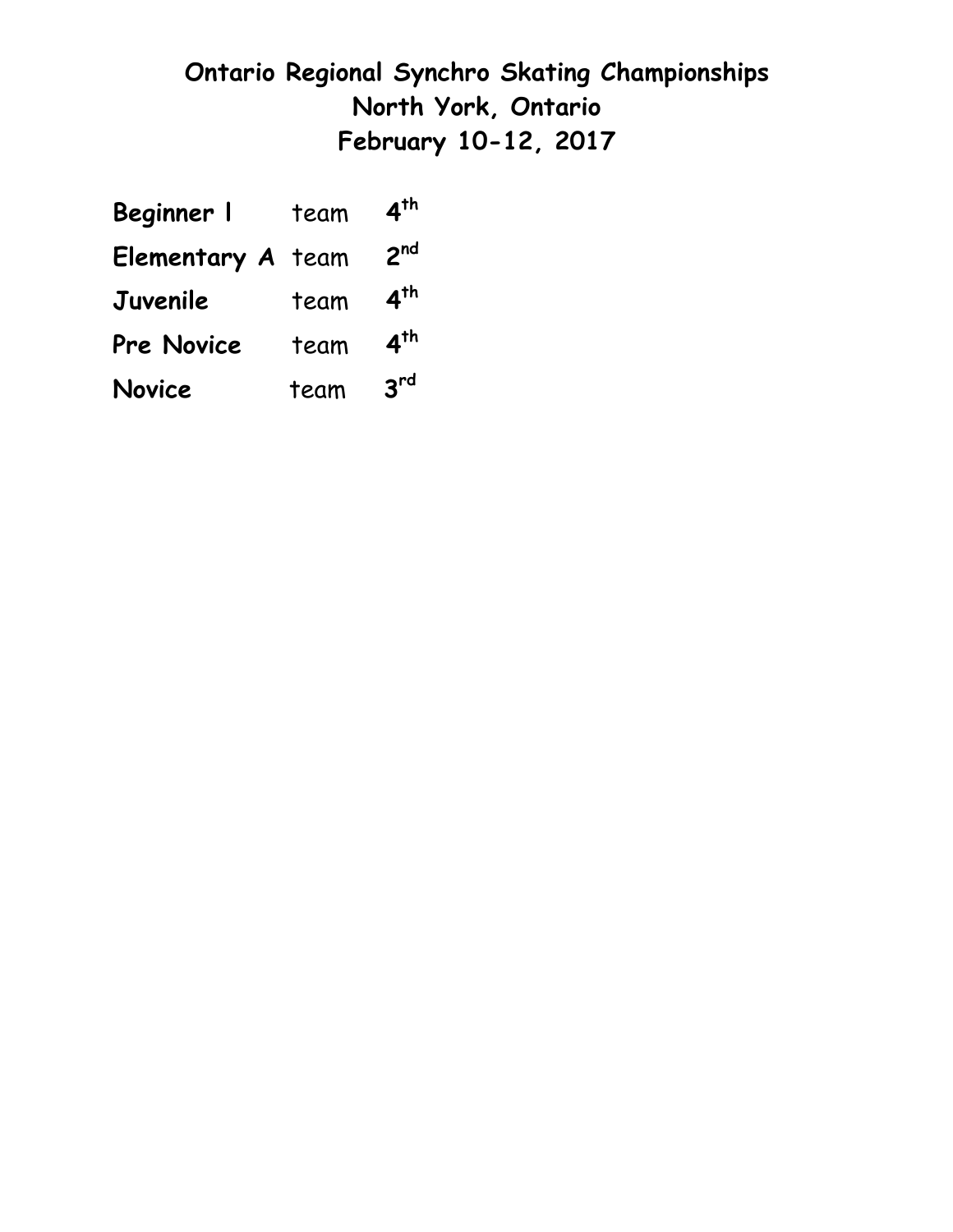# **ISU Four Continents Figure Skating Championships Gangneung Republic of Korea February 14 – 19, 2017**

**Senior Women Short Senior Women Freeskate** Alaine Chartrand 14<sup>th</sup> Alaine Chartrand 8<sup>th</sup>

> **Senior Women Overall** Alaine Chartrand 11<sup>th</sup>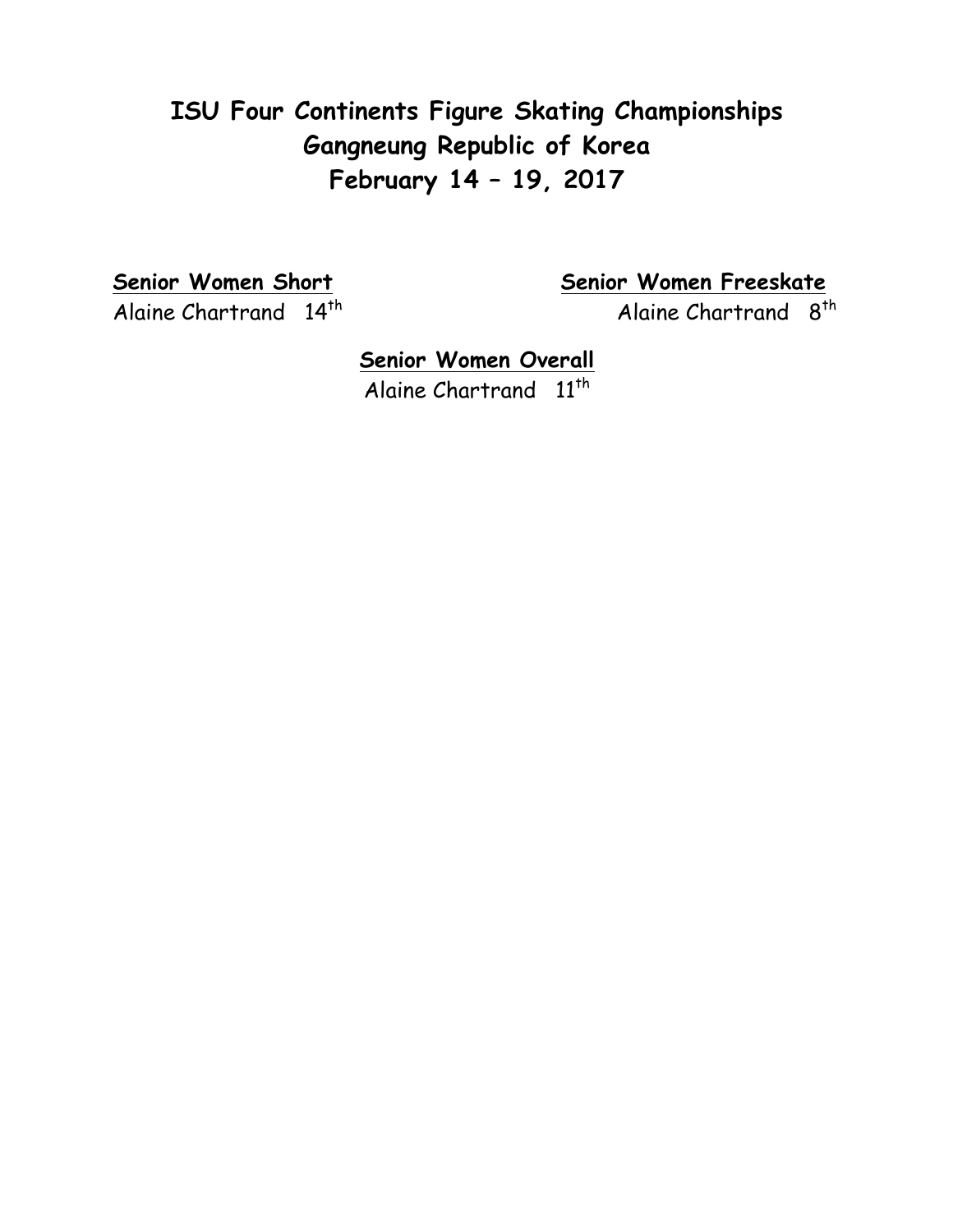# **2017 Skate Canada Synchronized Skating Championships Calgary Alberta February 24 – 26, 2017**

**Novice** team 6<sup>th</sup>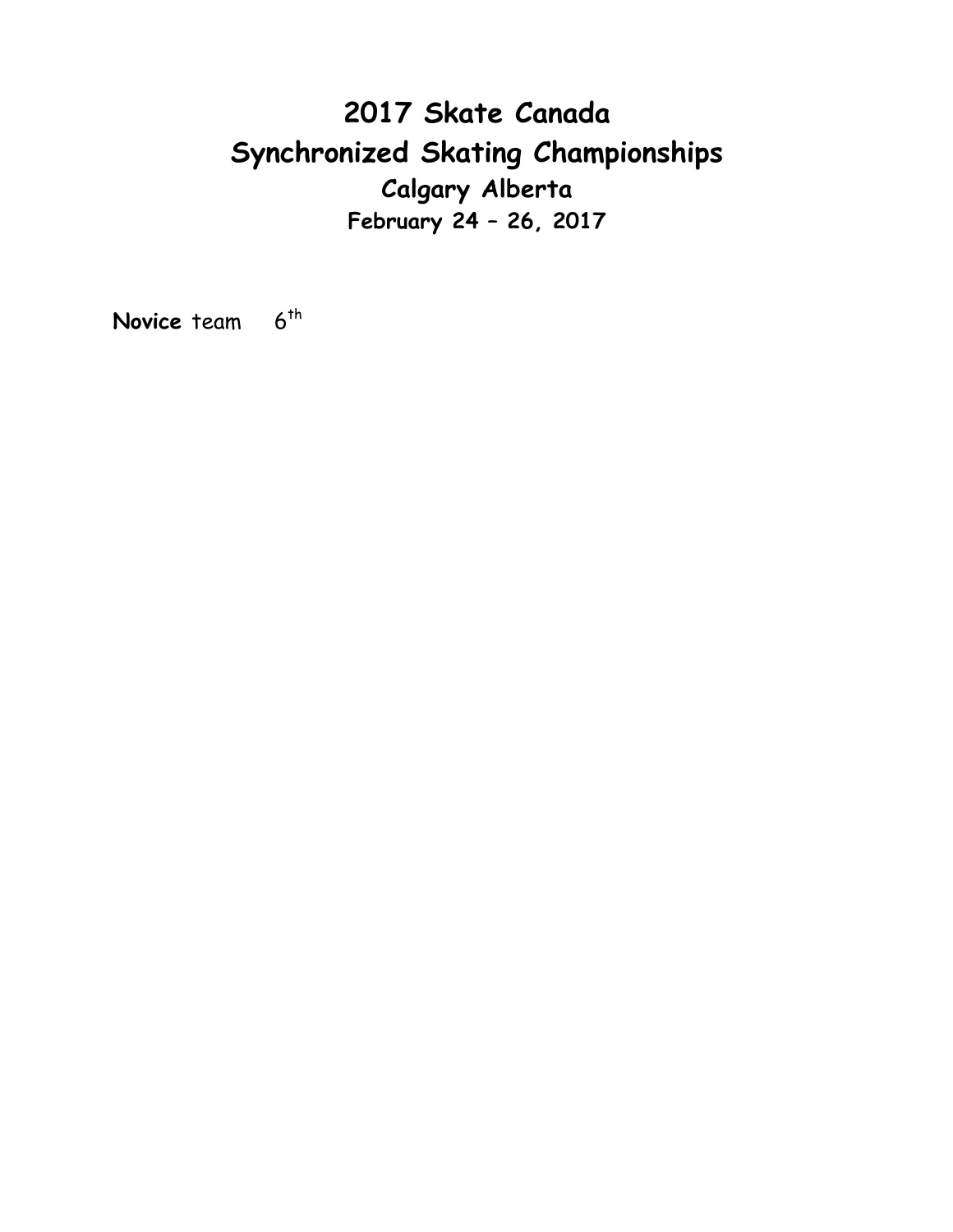**March Mania - Singles Newmarket, Ontario March 3-5, 2017**

| <b>Star 4 U10</b><br>Hannah Meyer<br>Kitty Men | group 2<br>group 3    | $4^{th}$<br>2 <sup>nd</sup> | Star 4 Men U13<br>Cayden Dawson 2nd                                                          |  |
|------------------------------------------------|-----------------------|-----------------------------|----------------------------------------------------------------------------------------------|--|
| <b>Star 4 U13</b><br>Ellen Yun                 | group $5\quad 5^{th}$ |                             | <b>Star 4 013</b><br>$1^\text{st}$<br>Sarah Coulter<br>group 4                               |  |
| <b>Star 5 U10</b><br>Claire Ierullo            | 4 <sup>th</sup>       |                             | <b>Star 5 U13</b><br>Abigail Jackson group 2 2nd<br>group $4 \cdot 2^{nd}$<br>Natalie Waszak |  |
| Star 6 Men<br><b>Christian Nainer</b>          | 1 <sup>st</sup>       |                             | <b>Adult Open Interpretive</b><br>$2^{nd}$<br>Michelle Swan                                  |  |

**March Mania - Synchro**

| Beginner I team | 2 <sup>nd</sup> |
|-----------------|-----------------|
|                 |                 |

- **Beginner II** team **4th**
- **Elementary A** team **2nd**
- **Juvenile** team **5th**
- **Pre-Novice** team **3rd**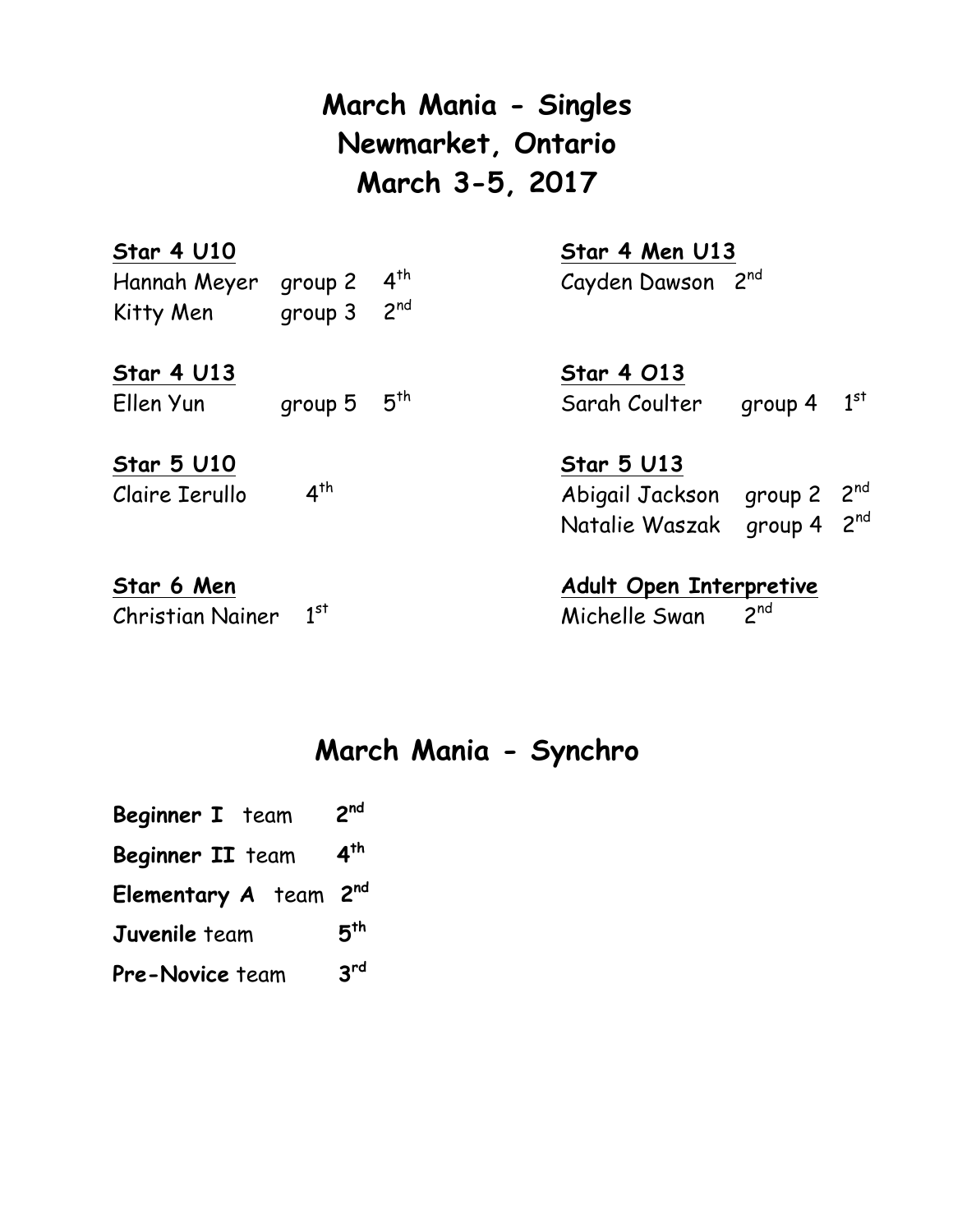**Skate Ontario Championships Port Colborne, Ontario March 17-19, 2017**

**STAR 5 U10 Women STAR 6/7 Dance**

Alice Buzynska 3rd Ava Grace Smith / Danny Yang 5<sup>th</sup>

**Gold STAR Women** Natasha Beaudoin 2nd

**Pre-Juvenile U11 Men Juvenile U12 Women Grayson Long 3rd** 

Shannon Bowman 1st

**Juvenile U14 Men Juvenile Dance**

Joseph Perrier 1st

Emma Goodstadt / Joseph Perrier 2nd Christian Nainer 2<sup>nd</sup> Nicole Bolendar / Christian Nainer 4<sup>th</sup>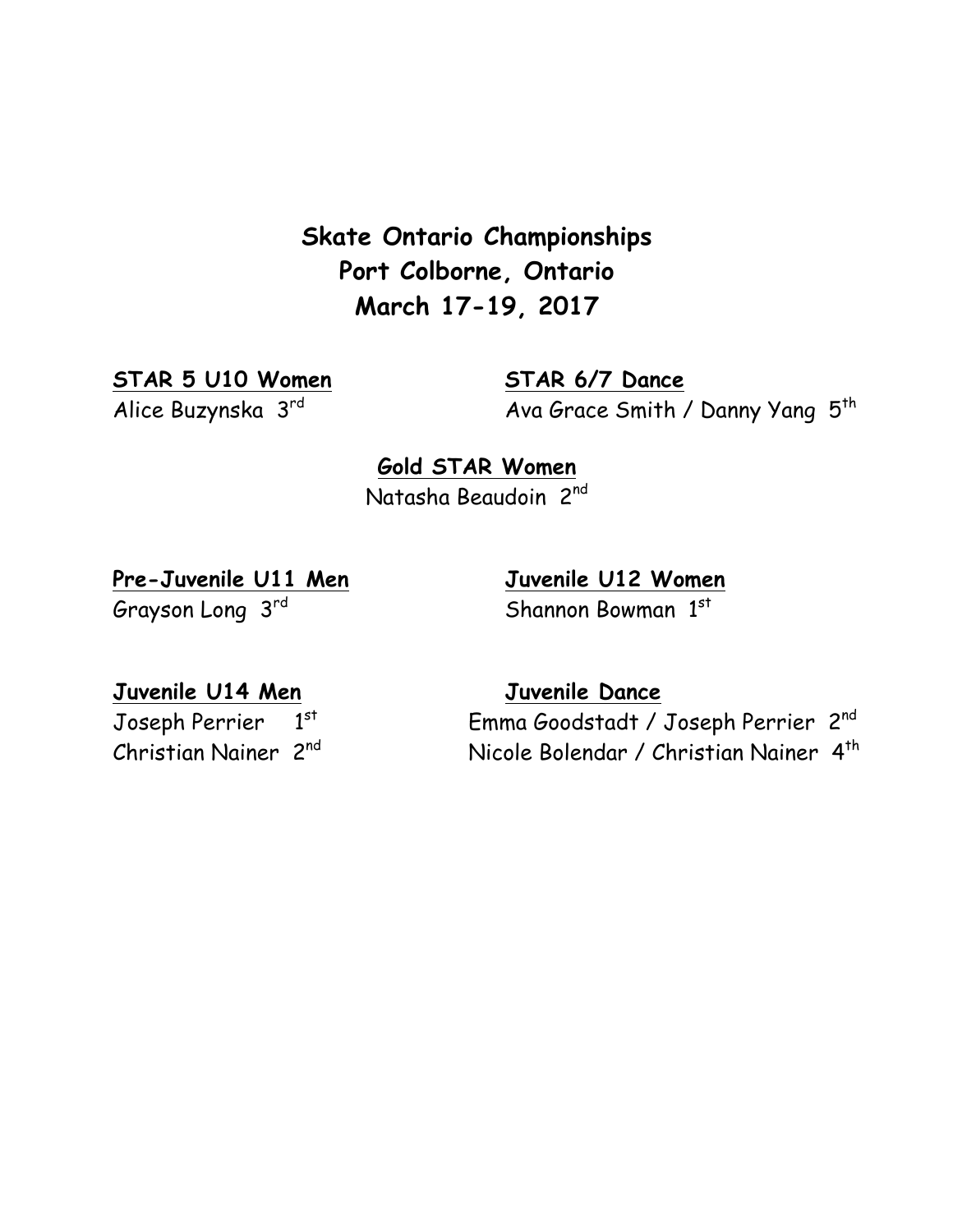**Skate Ontario Adult Invitational Fort Erie, Ontario March 31 – April 2, 2017**

**Silver Women Freeskate II**

Michelle Swan

**Showcase Women Gold I / II**

Michelle Swan 2nd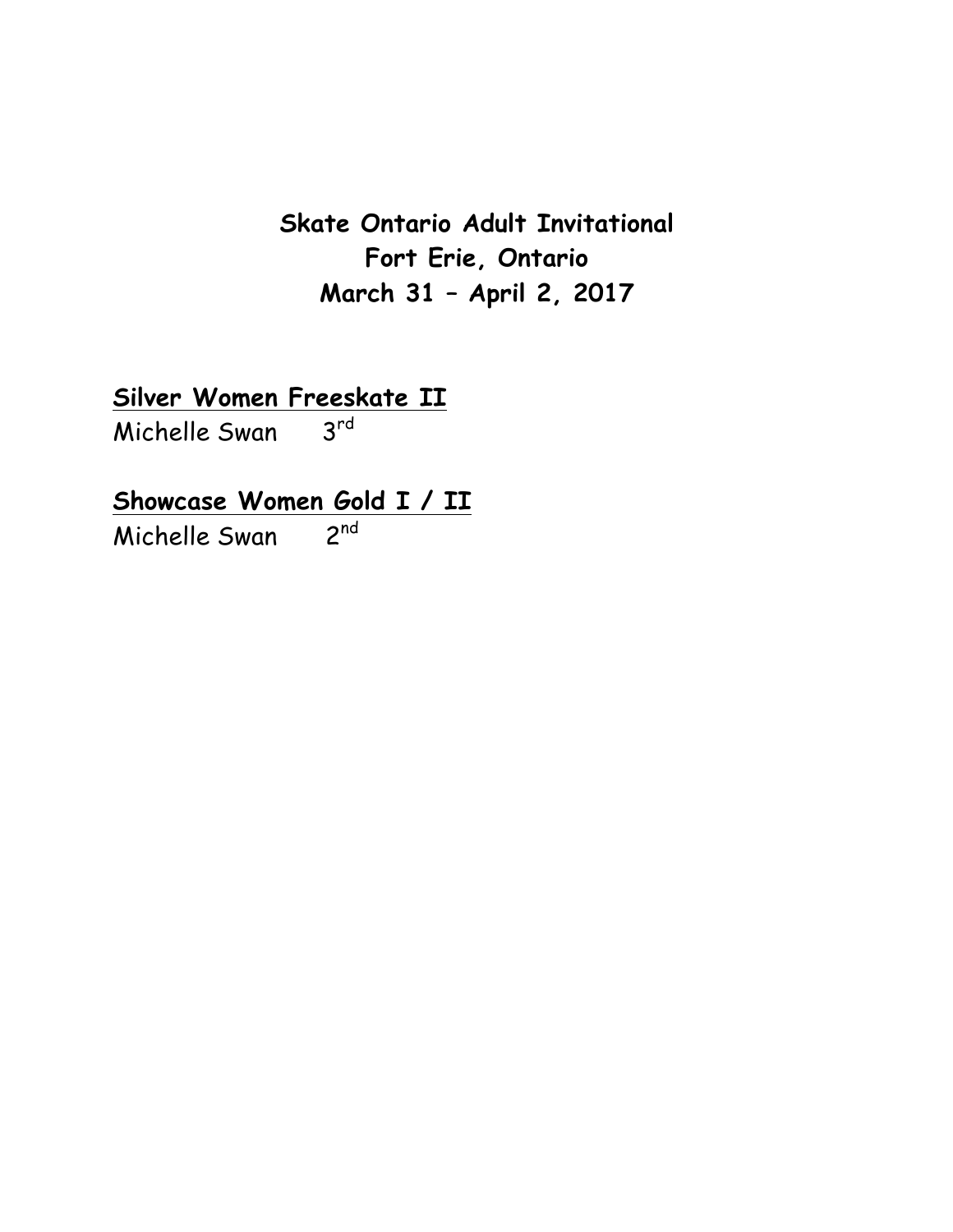**FUN Competition Thornhill, Ontario April 7 - 9, 2017**

#### **Star 2 Program Star 2 Elements**

Hannah Isaac, Silver Aisha Cabral, Silver

Malak Soloumah, Silver Hannah Meyer 2<sup>nd</sup> Helena Pimentel, Silver Lindsay Meyer, Silver Sharon Banwait, Silver Amy Wang, Silver

#### **Star 4/5 Solo Dance**

| Hannah Meyer Group 2    |         | 2 <sup>nd</sup> |
|-------------------------|---------|-----------------|
| Lindsay Meyer           | Group 2 | 5 <sup>th</sup> |
| Amy Wang                | Group 3 | 1 <sup>st</sup> |
| McKenna Lipsitt Group 4 |         | 1 <sup>st</sup> |

| Sophie Leining Group 1 |  | 1 <sup>st</sup> |
|------------------------|--|-----------------|
| Kirianne Chubb Group 1 |  | 3 <sup>rd</sup> |
| Helena Astorga Group 2 |  | 1 <sup>st</sup> |
| Brook Leining Group 2  |  | $3^{\text{rd}}$ |

#### **Star 3 Star 4 U10 Group 1**

#### **Star 6 Solo Dance Star 8/9 Solo Dance**

<sup>st</sup> Jessica Freyke 1<sup>st</sup>